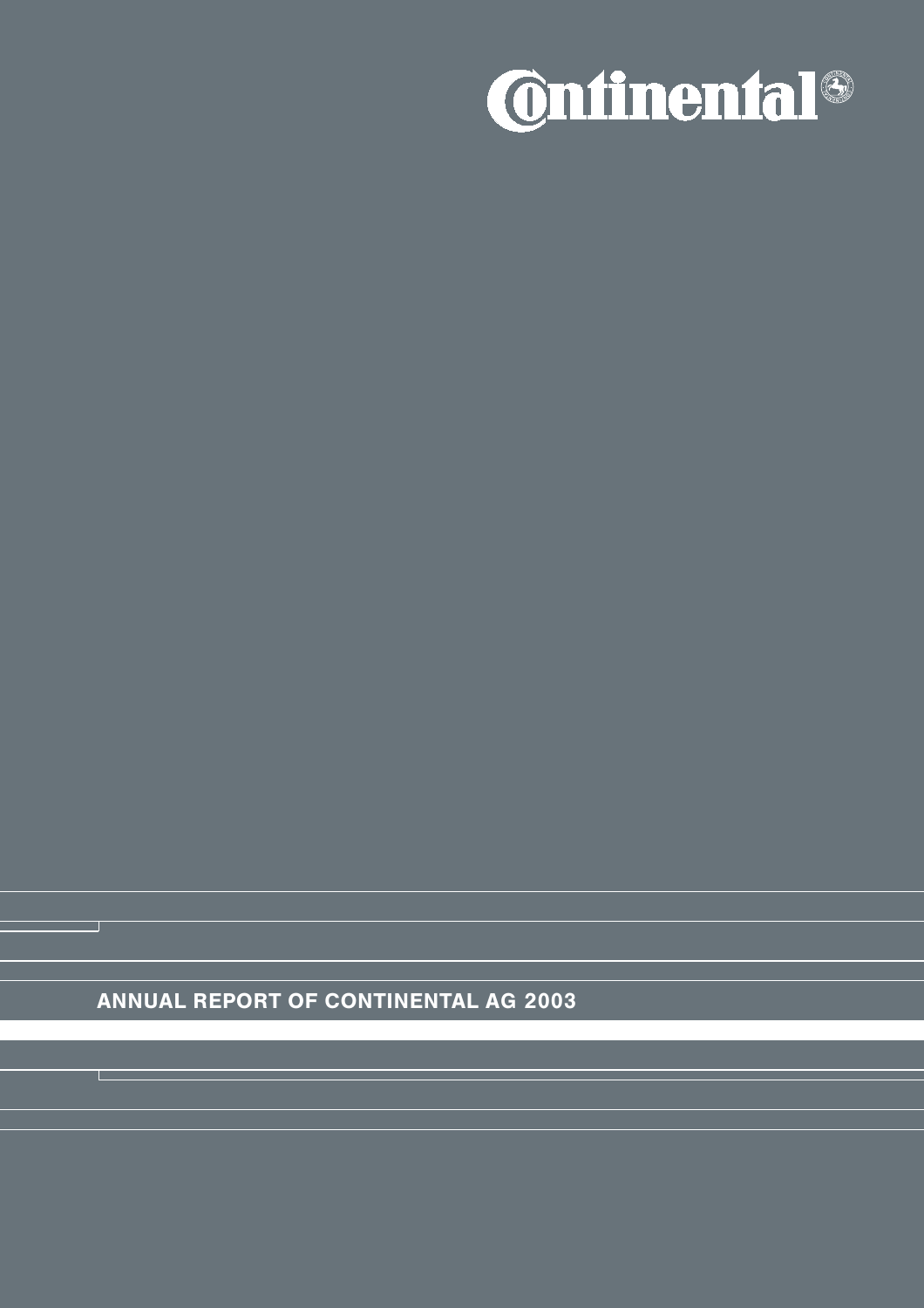|                                                             |                     | 2003    | 2002     | 2001              | 2000    | 1999    | 1998    | 1997    | 1996            | 1995     | 1994    |
|-------------------------------------------------------------|---------------------|---------|----------|-------------------|---------|---------|---------|---------|-----------------|----------|---------|
| <b>Balance sheet</b>                                        |                     |         |          |                   |         |         |         |         |                 |          |         |
| <b>Fixed assets</b>                                         | $\epsilon$ millions | 2,655.3 | 2,906.5  | 3,379.2           | 2,719.2 | 2,498.7 | 2,054.1 | 976.2   | 916.3           | 950.4    | 1.099.6 |
| Current assets                                              | $\epsilon$ millions | 1,631.4 | 1,355.9  | 1.241.8           | 1,062.1 | 1,012.2 | 951.7   | 955.5   | 645.7           | 596.9    | 434.1   |
| <b>Total assets</b>                                         | $\epsilon$ millions | 4,286.7 | 4,262.4  | 4,621.0           | 3,781.3 | 3,510.9 | 3,005.8 | 1,931.7 | 1,562.0         | 1,547.3  | 1,533.7 |
| Equity                                                      | $\epsilon$ millions | 1,438.2 | 1,474.8  | 1,467.0           | 1,543.7 | 1,428.3 | 1.091.4 | 1,073.7 | 742.6           | 722.5    | 711.9   |
| Capital expenditure<br>on property, plant,<br>and equipment | $\epsilon$ millions | 68.5    | 45.8     | 59.7              | 65.4    | 61.9    | 51.5    | 53.0    | 50.6            | 49.2     | 69.2    |
| Equity ratio                                                | in $\%$             | 33.6    | 34.6     | 31.7              | 40.8    | 40.7    | 36.3    | 55.6    | 47.6            | 46.7     | 46.4    |
| Net indebtedness                                            | $\epsilon$ millions | 868.0   | 1,027.6  | 1,500.8           | 822.0   | 633.0   | 710.6   | 255.1   | 18.8            | 98.7     | 213.8   |
| Self-financing ratio                                        | in $\%$             | 149.6   | $-306.7$ | 15.8              | 33.1    | 70.9    | 10.1    | 123.6   | 194.9           | $-249.1$ | 901.0   |
| Liquidity ratio                                             | in $\%$             | 80.0    | 87.2     | 68.1              | 66.3    | 90.1    | 158.7   | 198.7   | 116.0           | 81.0     | 76.6    |
|                                                             |                     |         |          |                   |         |         |         |         |                 |          |         |
| <b>Income statement</b>                                     |                     |         |          |                   |         |         |         |         |                 |          |         |
| Sales                                                       | $\epsilon$ millions | 2.035.6 | 1.913.9  | 1.850.1           | 1,769.8 | 1,644.9 | 1,590.7 |         | 1,479.2 1,348.0 | 1.391.4  | 1,168.9 |
| thereof generated<br>abroad                                 | in $\%$             | 50.5    | 50.1     | 50.5              | 47.7    | 43.2    | 39.1    | 38.3    | 37.0            | 32.6     | 34.9    |
| Cost of sales <sup>1</sup>                                  | in $\%$             | 76.7    | 75.3     | 78.6              | 76.9    | 77.9    | 78.7    | 79.2    | 81.0            | 83.5     | 86.8    |
| Selling expenses <sup>1</sup>                               | in $\%$             | 10.6    | 10.4     | 10.5              | 10.5    | 10.2    | 10.7    | 11.9    | 10.6            | 8.4      | 8.5     |
| Administrative expenses <sup>1</sup>                        | in $\%$             | 3.5     | 3.7      | 5.0               | 4.7     | 5.1     | 4.7     | 4.9     | 5.8             | 5.5      | 4.9     |
| Cost of materials                                           | $\epsilon$ millions | 1,157.3 | 979.6    | 1.025.2           | 979.3   | 916.6   | 873.8   | 795.5   | 754.2           | 882.3    | 705.8   |
| Personnel expenses                                          | $\epsilon$ millions | 439.4   | 419.6    | 446.9             | 396.3   | 399.3   | 412.5   | 382.5   | 388.2           | 330.8    | 292.6   |
| Amortization and<br>depreciation <sup>2</sup>               | $\epsilon$ millions | 60.9    | 73,6     | 71.0              | 68.9    | 64.4    | 60.2    | 57.4    | 51.8            | 49.3     | 84.6    |
| Net income/<br>loss for the year                            | $\epsilon$ millions | 6.1     | 2,4      | $-16.3$           | 112.0   | 119.7   | 51.2    | 46.1    | 34.3            | 28.9     | 24.2    |
| Dividends paid                                              | $\epsilon$ millions | 70.4    | 58,6     | $\qquad \qquad -$ | 64.1    | 58.8    | 47.0    | 41.0    | 29.0            | 24.0     | 19.2    |
|                                                             |                     |         |          |                   |         |         |         |         |                 |          |         |
| <b>Employees</b>                                            |                     |         |          |                   |         |         |         |         |                 |          |         |
| Annual average                                              | in thousands        | 7.4     | 7,5      | 7.6               | 7.5     | 7.6     | 7.5     | 7.5     | 8.0             | 7.4      | 6.7     |

# TEN-YEAR REVIEW – CONTINENTAL AG

 $^{\textrm{\tiny{\rm{1}}}}$  As a % of sales

 $\,^2$  Excluding write-downs on investments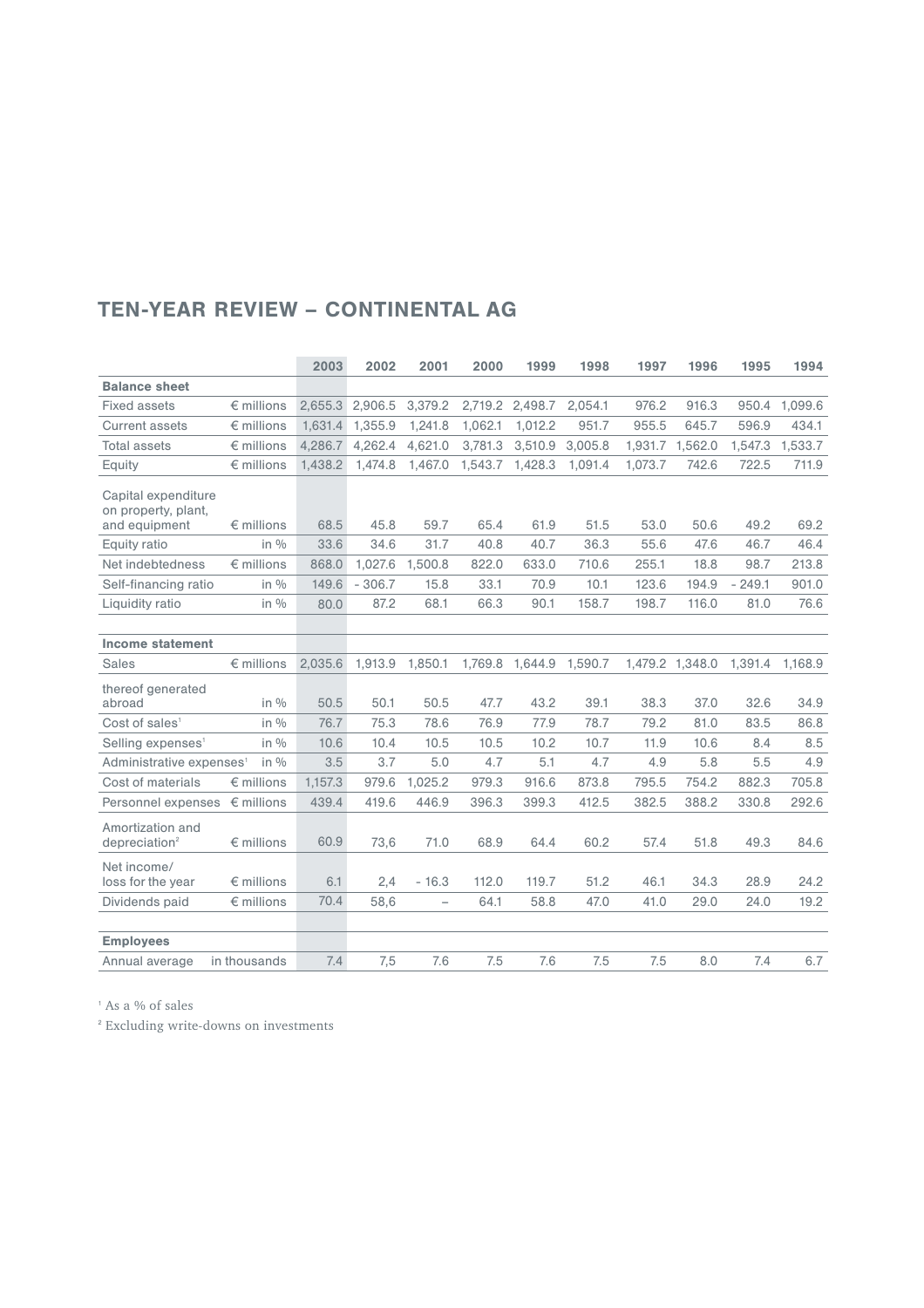### CREATING SUSTAINABLE GROWTH AND VALUE

TO CONTINENTAL, THIS MEANS PURSUING A CLEAR POLICY AND MAKING THE RIGHT DECISION AT THE RIGHT TIME. WE WANT TO OPEN UP PROMISING PERSPECTIVES FOR OUR CUSTOMERS, SUPPLIERS, EMPLOYEES AND SHAREHOLDERS, AND TO WORK TOWARDS A SUSTAINED INCREASE IN VALUE: MAINTAINING A CONSISTENT AND GOAL-DRIVEN APPROACH MAKES US A RELIABLE PARTNER AT ALL TIMES.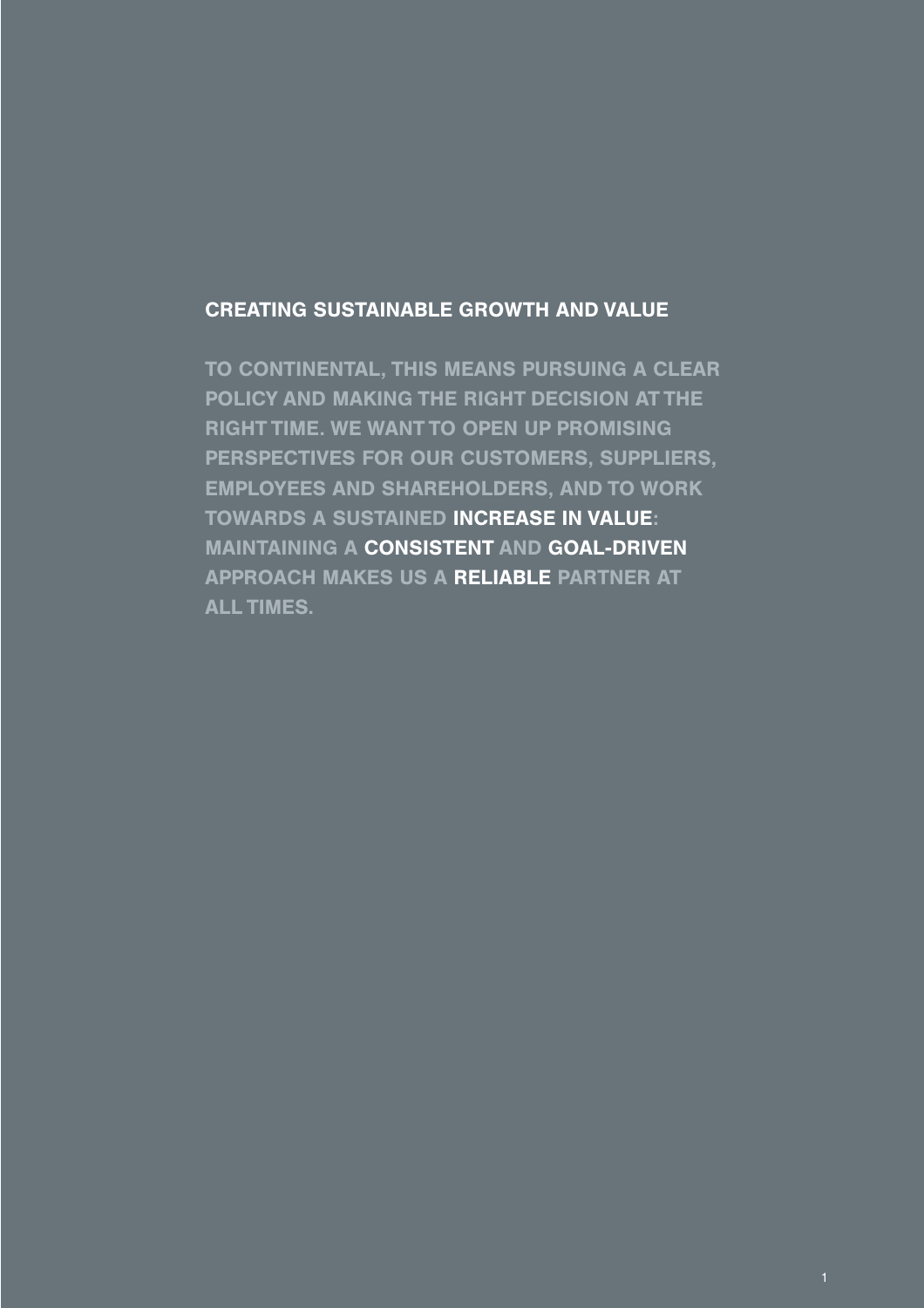- Economic Situation and Business Developments 4
- Dividend 5
- 6 Personnel and Welfare
- Environmental Protection 6
- 6 Research and Development
- 6 Risks of Future Developments
- 6 Risk Management
- Outlook 7

Management Report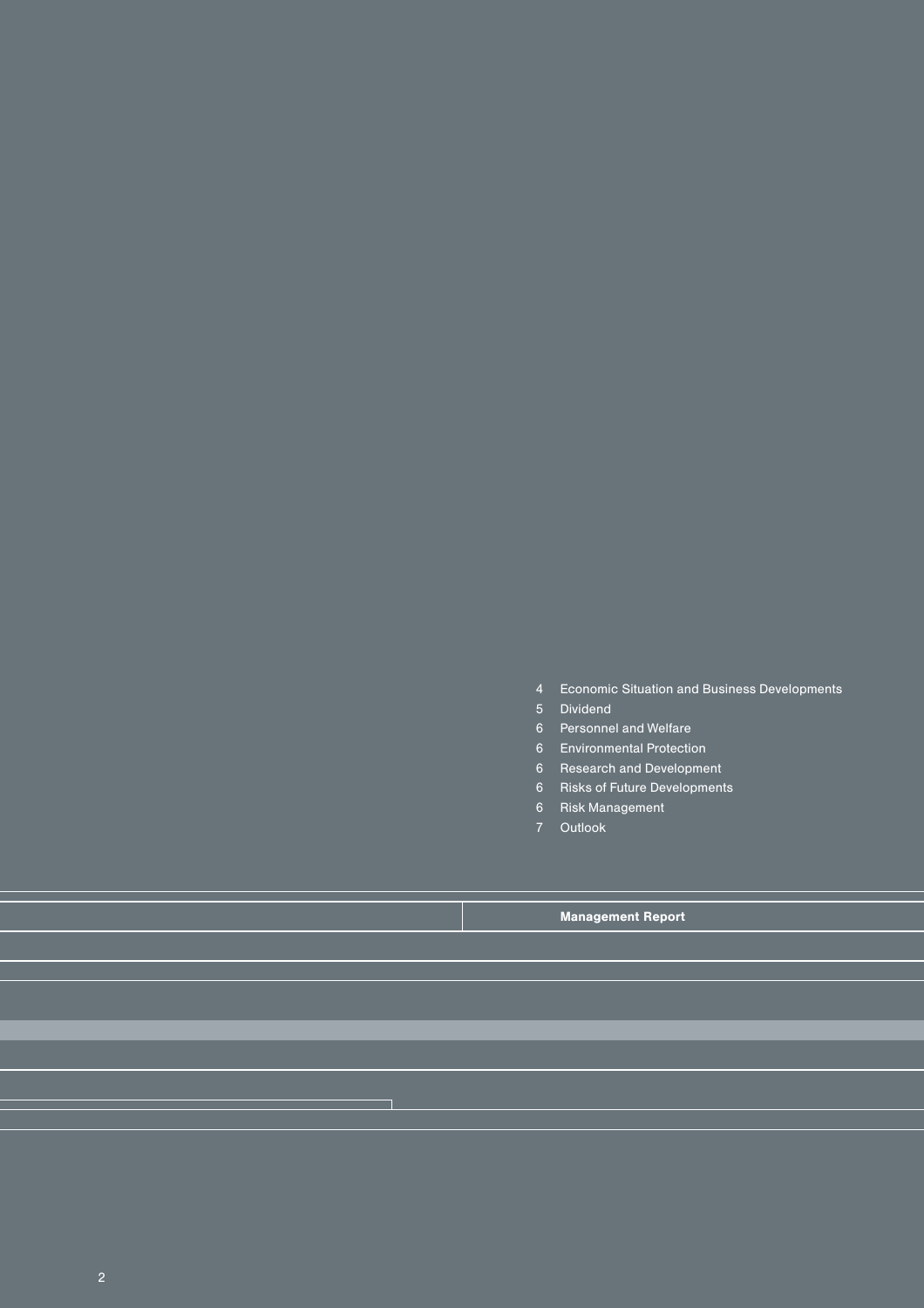Continental Aktiengesellschaft Income Statement 8

- 9 Balance Sheet
- 10 Statement of Changes in Fixed Assets and Investments
- Accounting Policies 12
- 13 Notes to the Balance Sheet, Assets
- Notes to the Balance Sheet, Equity and Liabilities 15
- 18 Notes to the Income Statement
- Auditors' Report 21

**The College** 

- Members of the Supervisory Board 22
- Members of the Executive Board 24
- U3 Financial Calendar

**Continental AG Report Further Information**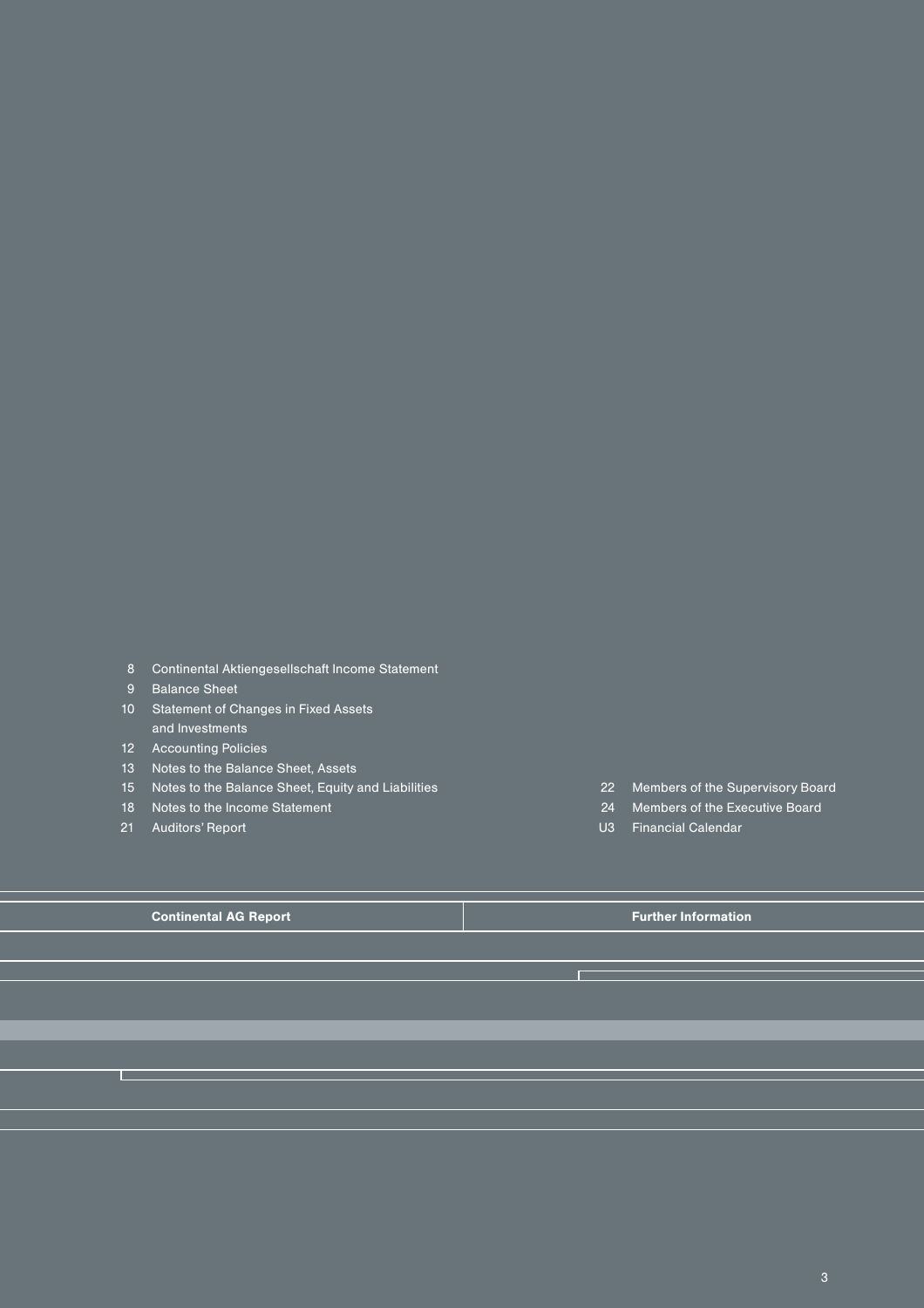### CONTINENTAL AKTIENGESELL SCHAFT

### Management Report

Preliminary remarks | This Management Report of Continental Aktiengesellschaft does not provide an overview of the position of the Continental Corporation as a whole, but of the parent company only. For a comprehensive picture of the Continental Corporation, please refer to Continental's Annual Report, which contains the group management report and the consolidated annual financial statements prepared in accordance with United States Generally Accepted Accounting Principles (U.S. GAAP).

## Economic Situation and Business Developments in 2003

The global economy | Development in individual regions and countries varied a lot in 2003. High growth rates in Asia and Eastern Europe contrasted with modest growth (less than 1%) in Western Europe, and a slight decline of 0.1 % in Germany. Moreover, 2003 was dominated by the sharp fall in the U.S. Dollar, exacerbating the decline that began in 2002. The reference rate of the Euro rose from \$1.04 to over \$1.25 year-on-year – an all-time high since the Euro's introduction. In the same period, the Japanese Yen also appreciated against the U.S. Dollar, climbing from 118.5 to 107 Yen. However, the Euro's overall performance in 2003 cannot be described as strong, as it finished the year almost unchanged against currencies such as the Czech and Slovak Koruny.

Automobile production | In 2003, global production of light vehicles increased slightly over the previous year by 1 % to 57.8 million. Production in the NAFTA region fell by 3 % to 15.9 million vehicles (2002: 16.4 million), despite extensive sales support measures by manufacturers. In Western Europe, it was down 1 % for the second consecutive year, although it increased in Asia and Eastern Europe. Overall levels in the Mercosur region (Argentina, Brazil, Paraguay, and Uruguay) were on a par with the previous year, despite sharp declines in the first half of the year due to the recession. Commercial vehicle production stagnated in Western Europe in 2003. Production in North America fell by 1%, while Asia recorded an increase of 2%. After recent high growth of over 30 % per year, commercial vehicle production in China dropped 9% in 2003. In Japan, production figures were up 21%.

**Earnings** | At € 2,035.6 million, sales were up € 121.7 million (+6.4%) on the previous year. This trend received equally significant impulses from the domestic business at both original equipment and replacement levels, and from exports.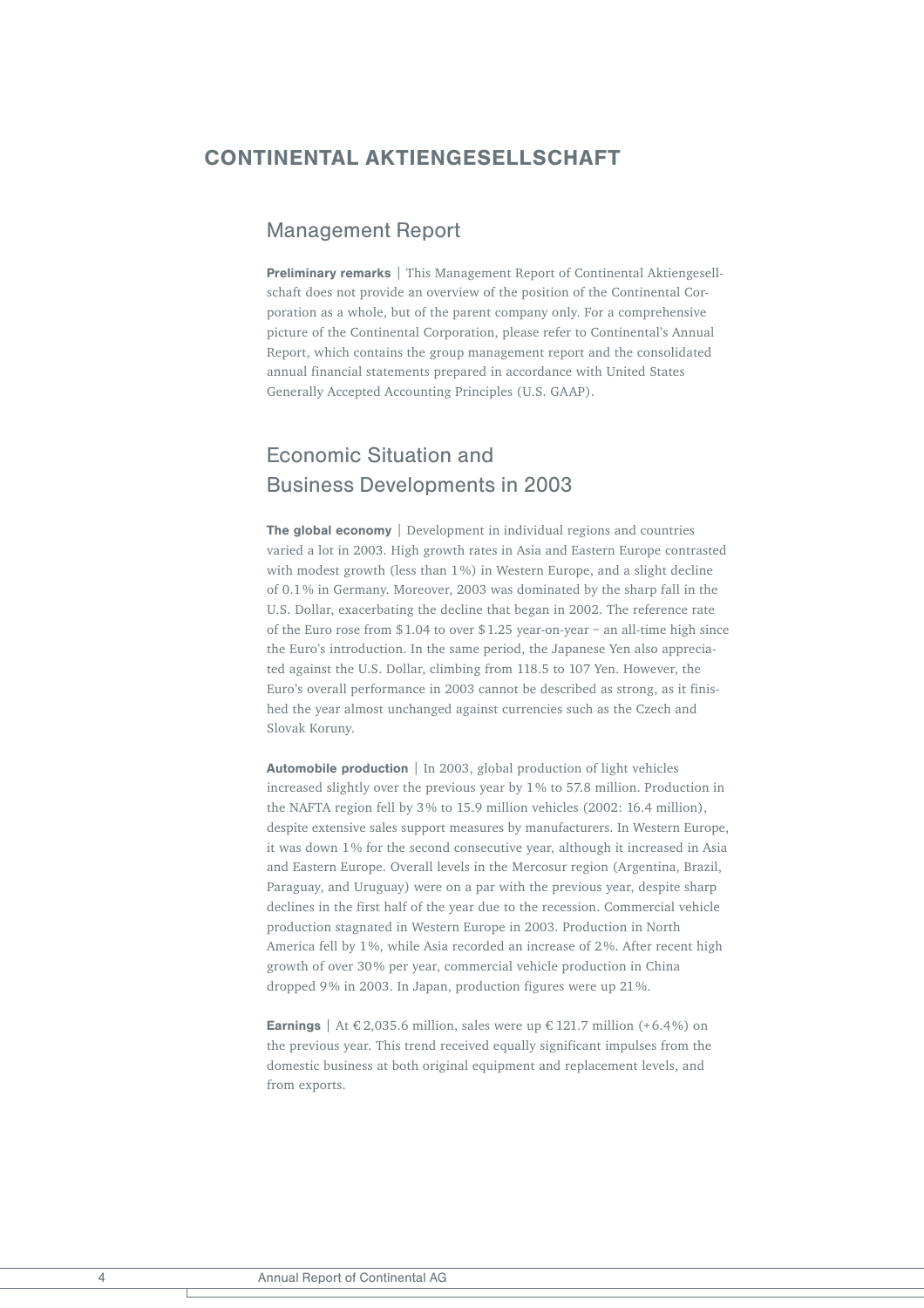Gross profit on sales improved to  $\epsilon$  475.0 million. At  $\epsilon$  199.0 million, profit before the financial result was down on the previous year's figure of € 235.0 million.

The net loss from financial activities of  $-\epsilon$  35.2 million (2002:  $+\epsilon$  73.2 million) is due mainly to the write-down of  $\epsilon$  445 million on the shares in Continental Automotive Inc., Wilmington, U.S.A., as a result of the ongoing losses in our tire activities in the U.S.A. and Mexico. Investment income, on the other hand, increased by € 60.0 million to € 478.4 million, and interest expense improved by  $\epsilon$  7.6 million to  $-\epsilon$  66.8 million. The investment income was attributable mainly to income from profit transfer agreements with Union Mittelland Gummi GmbH, Hanover (€ 39.4 million), and with Continental Caoutchouc-Export AG, Hanover ( $\epsilon$  176.4 million), whose earnings situation was dominated by the deposit of shares in Continental Holding France SARL, Sarreguemines, France, into a subsidiary. In addition income was received from investments in Continental Teves AG & Co. oHG, Frankfurt am Main (€ 206.5 million) and ContiTech Universe Verwaltungs GmbH, Hanover (€ 36.2 million).

The sale of treasury stock in 2003 resulted in income of  $\epsilon$  16.8 million.

In total, Continental AG generated earnings before taxes of € 163.8 million (2002: € 308.2 million). Unlike the previous year, there was no extraordinary expense from subsidies paid to Continental Automotive Inc., Wilmington, U.S.A. (2002: € 200.0 million).

The tax expense amounted to  $\epsilon$  157.7 million. All items considered, net income totaled € 6.1 million; after withdrawals from the reserve for treasury stock including the retained profits brought forward from the previous year, this resulted in a net retained profit of € 71.0 million.

Dividend | A proposal will be made to the Annual Shareholders' Meeting to distribute a dividend of  $\epsilon$  0.52 per no-par share for 2003. Assuming that the Annual Shareholders' Meeting approves the proposed dividend, the payout will amount to € 70.4 million.

Net assets and financial position | The balance sheet total increased by 0.6% compared with the previous year to  $\epsilon$  4,286.7 million.

On the assets side, investments dropped on balance by  $\epsilon$  249.2 million, primarily as a result of repayments and of principal write-downs. By contrast, cash and cash equivalents were up € 142.8 million.

Balance sheet equity was down  $\epsilon$  36.6 million on the previous year to € 1,438.2 million, and the equity ratio amounted to 33.6% (2002: 34.6%).

Net indebtedness dropped € 159.6 million to € 868.0 million after deduction of cash and cash equivalents.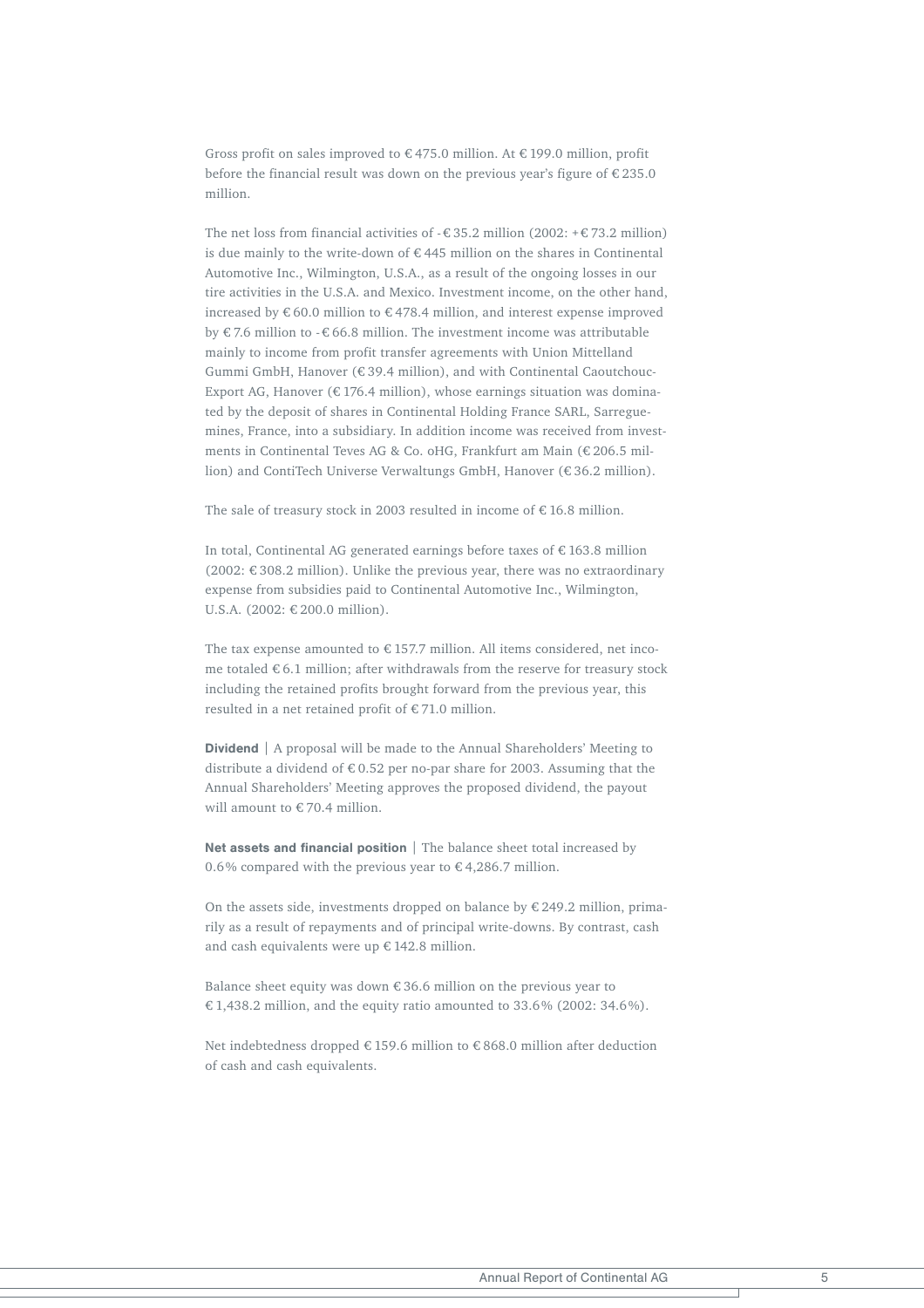Capital expenditure | The main focus of capital expenditure in property, plant and equipment in 2003 was on modernization, with the aim of increasing efficiency and achieving further cost optimization.

**Personnel and welfare** | The number of employees as of December 31, 2003 declined by 139 to 7,617, including trainees. Training is highly important to the Company.

|                    | Dec. 31, 2003 | Dec. 31, 2002 |
|--------------------|---------------|---------------|
| Wage earners       | 4.281         | 4.414         |
| Salaried employees | 3.021         | 3.014         |
| <b>Trainees</b>    | 315           | 328           |

Environmental protection | Rather than merely complying with legal requirements and regulations, we aim – as far as is economically viable – to exceed them by making continuous improvements.

Research and development | Our research and development activities are an integral part of the Corporation's structures.

Risks of future developments | Due to its global business, Continental is exposed to a number of risks that are inherent in entrepreneurial activities. As in previous years, there is still a risk that the forecasted recovery for the global economy will turn out weaker or fail to materialize, which could have negative effects on the Company. In addition, flat or even falling production volumes at automobile manufacturers could pose risks for our sales in volume and monetary terms, as well as our earnings. It should also be noted that the vehicle manufacturers themselves are increasingly being impacted simultaneously by innovation, cost-cutting pressure, and continually shorter product development cycles, and are trying to pass this cost pressure on to their suppliers.

Continental mitigates operating risks, like the risks of increasing procurement costs or product quality risks, by taking specific organizational measures. On the purchasing side, appropriate agreements have been concluded with suppliers, and as for the quality of our products, a comprehensive quality management system has been installed.

Risk Management | Continental AG has a corporate-wide risk management system that enables management to receive early warning of risks and to exploit suitable opportunities. This system covers the recognition, evaluation and reporting of risks and is integrated into the corporate-wide strategy, planning and budgeting processes. The system provides an extensive itemization of risks, their status and key changes as part of the regular reporting procedures. Responsibility for risk handling and control lies with the management concerned. A risk committee and regular internal audits support the process as a whole. In 2003, activities focused again on the areas of interest and currency management, as well as insurance coverage. In addition, special atten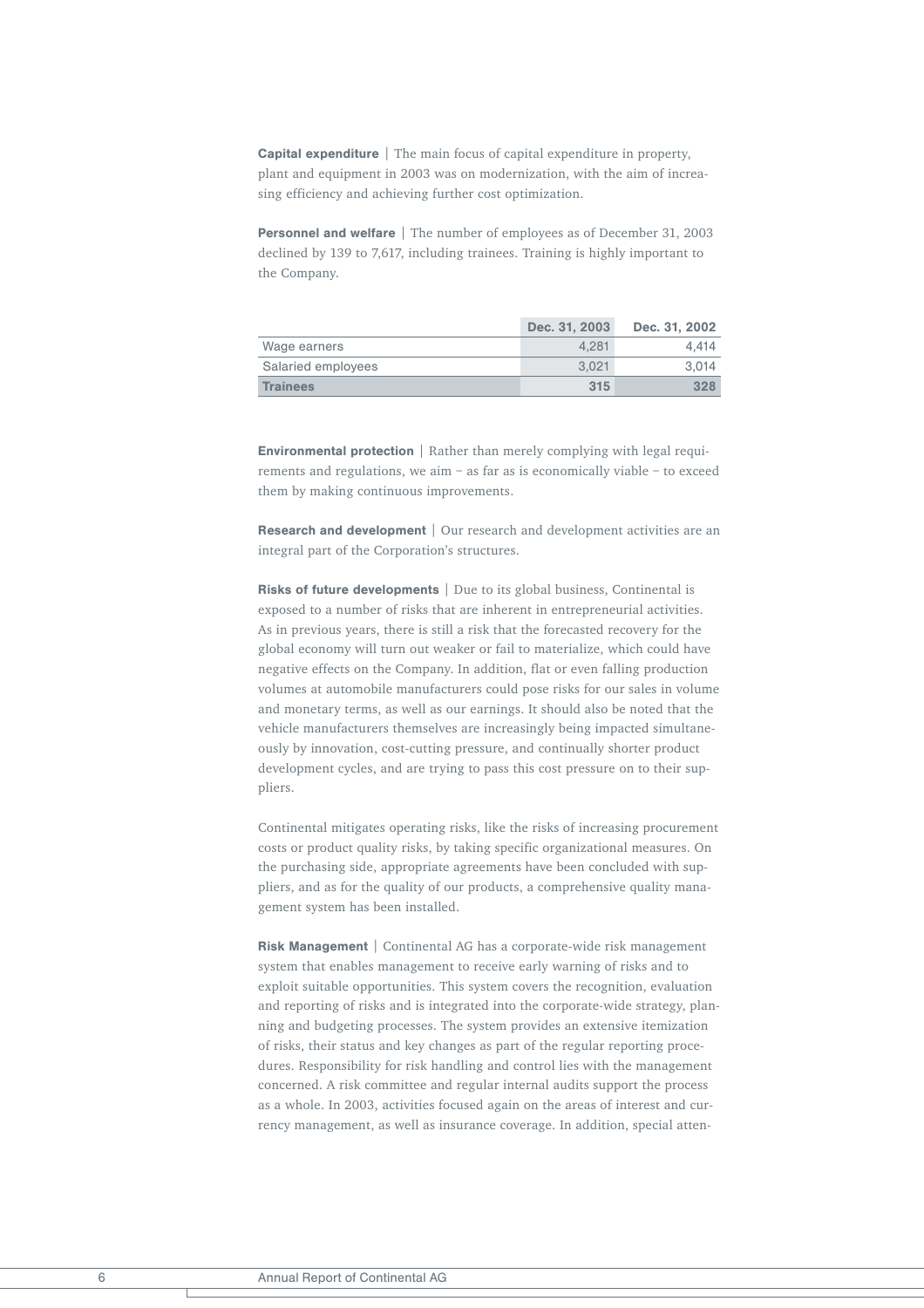tion was paid to product quality. The Company is not aware of any risks posing a threat to its continued existence. The risk management system was audited by the auditors. It fully complies with the requirements of section 91 (2) of the *Aktiengesetz* (AktG – German Stock Corporation Act).

Events subsequent to fiscal 2003 | After the end of 2003 there were no events of material importance to Continental AG that could lead to a different evaluation of the Company.

**Outlook** | We expect that total passenger car production in 2004 will remain at the level of the previous year, however with a slight decline in Western Europe and a strong increase in Eastern Europe. We anticipate that production in North America will also be at the prior year's level. We expect to break even on an operating basis in our passenger and light truck tires business in North America during the fourth quarter of 2005.

As regards truck output, we are expecting to see a slight rise in Western Europe and a strong increase in the NAFTA region.

For 2004 we are anticipating a further increase in sales and an improved operating result.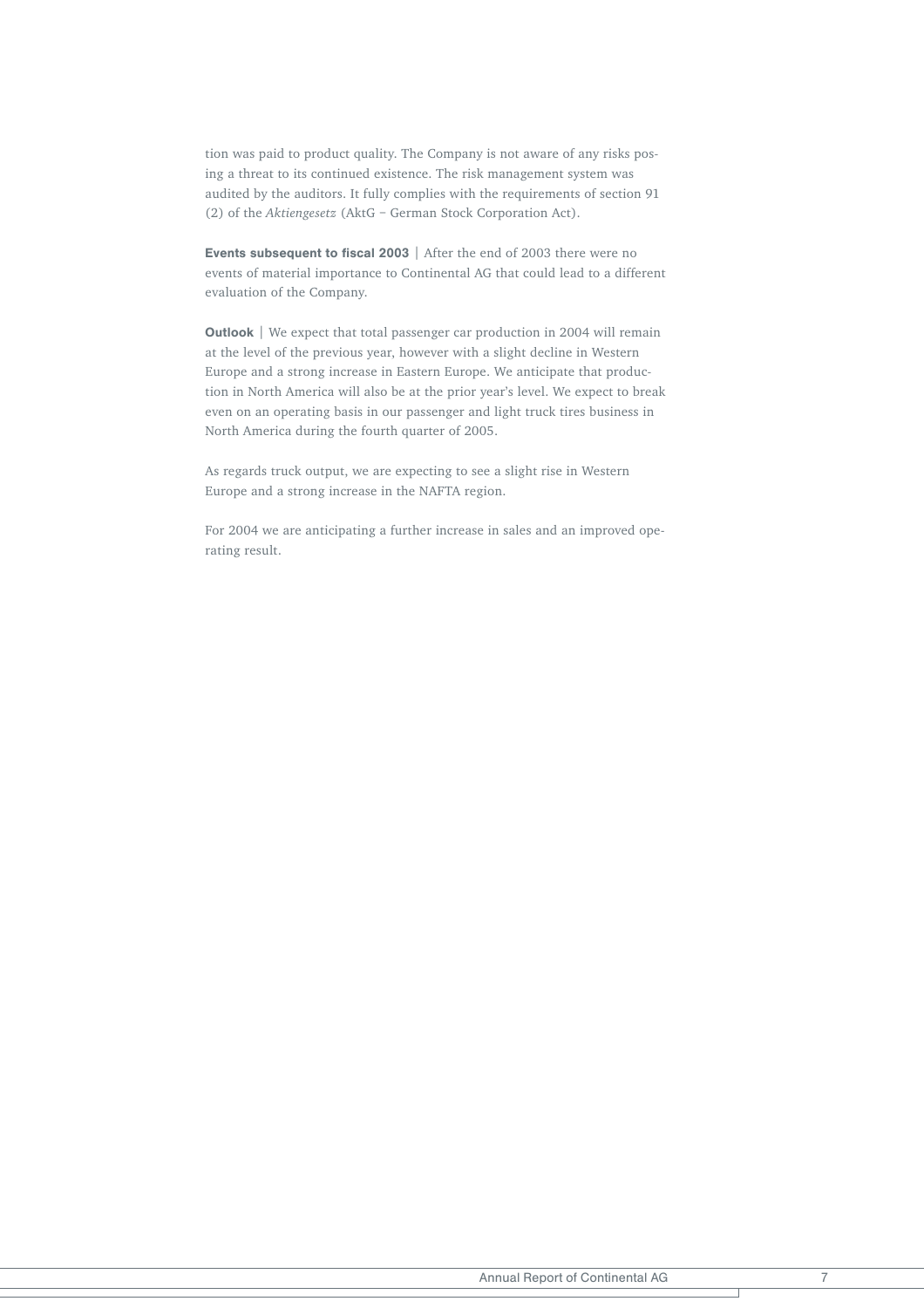# CONTINENTAL AKTIENGESELLSCHAFT STATEMENT OF INCOME

| $\epsilon$ millions                                     | <b>See Note</b> | 2003    | 2002     |
|---------------------------------------------------------|-----------------|---------|----------|
| <b>Sales</b>                                            | 13              | 2,035.6 | 1,913.9  |
| Cost of sales                                           |                 | 1,560.6 | 1,441.1  |
| <b>Gross profit on sales</b>                            |                 | 475.0   | 472.8    |
| Selling expenses                                        |                 | 214.9   | 200.0    |
| General administrative expenses                         |                 | 71.7    | 71.0     |
| Other operating income                                  | 14              | 195.5   | 188.0    |
| Other operating expenses                                | 15              | 184.9   | 154.8    |
| Net income/loss from financial activities               | 16              | $-35.2$ | 73.2     |
| <b>Earnings before taxes</b>                            |                 | 163.8   | 308.2    |
| Extraordinary expense                                   |                 |         | $-200.0$ |
| Income tax expense                                      |                 | 157.7   | 105.8    |
| Net income for the year                                 |                 | 6.1     | 2.4      |
| Retained profits brought forward from the previous year |                 | 0.4     | 2.1      |
| Transfer from the reserve for treasury stock            |                 | 64.5    | 55.7     |
| Transfer to other surplus reserve                       |                 |         | 1.2      |
| <b>Retained earnings</b>                                |                 | 71.0    | 59.0     |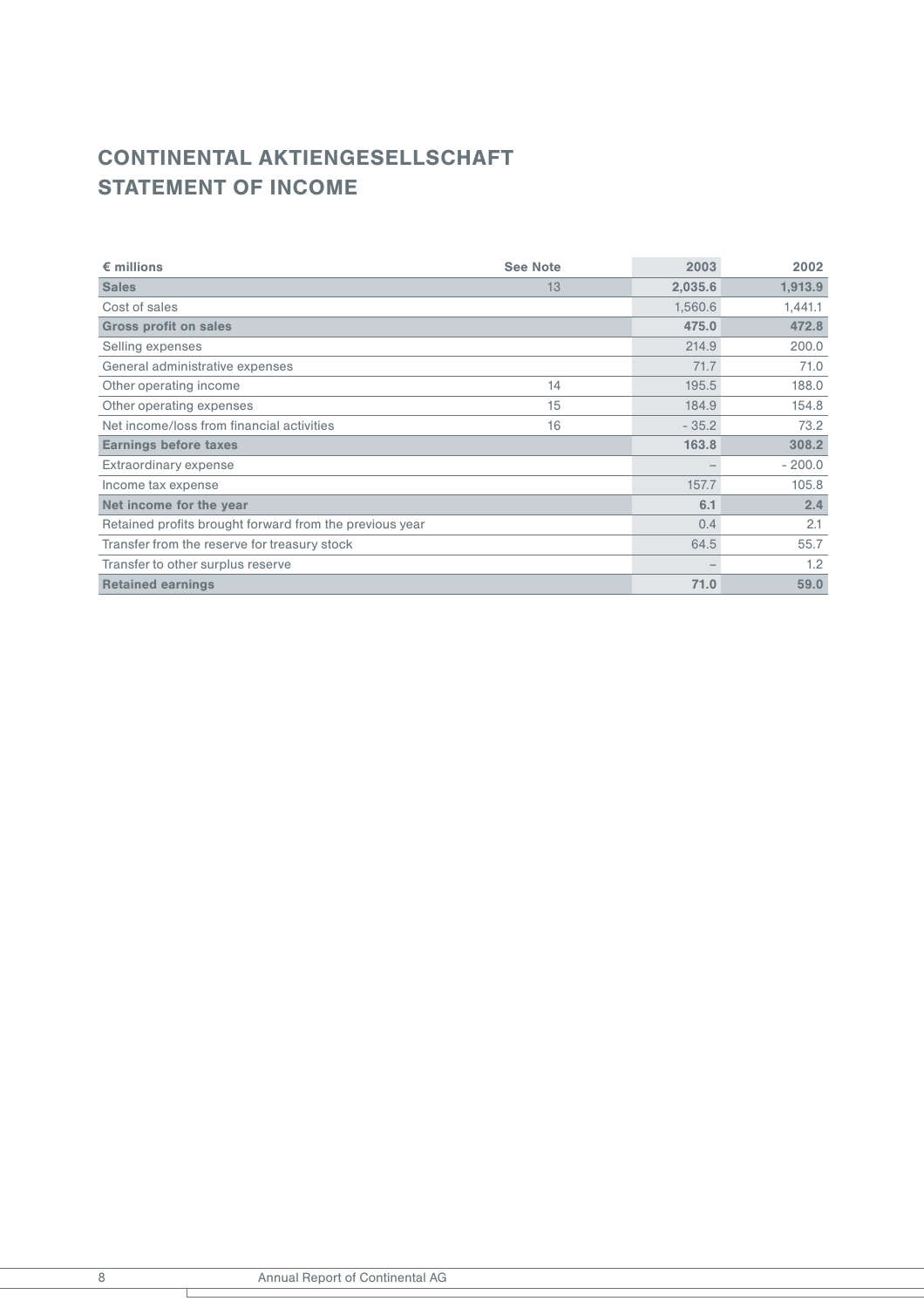# BALANCE SHEET

## Assets

| $\epsilon$ millions                             | <b>See Note</b> | Dec. 31, 2003 | Dec. 31, 2002 |
|-------------------------------------------------|-----------------|---------------|---------------|
| Intangible assets                               |                 | 47.3          | 34.1          |
| Property, plant, and equipment                  |                 | 135.0         | 150.2         |
| Investments                                     | 2               | 2,473.0       | 2,722.2       |
| <b>Fixed assets and investments</b>             |                 | 2,655.3       | 2,906.5       |
| Inventories                                     | 3               | 136.6         | 117.5         |
| Accounts receivable and other assets            | 4               | 1,026.8       | 908.9         |
| Marketable securities/cash and cash equivalents | 5               | 462.1         | 319.3         |
| <b>Current assets</b>                           |                 | 1,625.5       | 1,345.7       |
|                                                 |                 |               |               |
| <b>Prepaid expenses</b>                         | 6               | 5.9           | 10.2          |
|                                                 |                 |               |               |
|                                                 |                 | 4,286.7       | 4.262.4       |

# Shareholders' Equity and Liabilities

| $\epsilon$ millions                   | <b>See Note</b> | Dec. 31, 2003 | Dec. 31, 2002 |
|---------------------------------------|-----------------|---------------|---------------|
| Common stock                          | 7               | 346.7         | 344.4         |
| Additional paid-in capital            | 8               | 985.8         | 972.2         |
| Surplus reserves                      | 9               | 34.7          | 99.2          |
| Retained earnings                     |                 | 71.0          | 59.0          |
| <b>Shareholders' equity</b>           |                 | 1,438.2       | 1,474.8       |
|                                       |                 |               |               |
| <b>Special tax-allowable reserves</b> | 10              | 6.4           | 33.5          |
|                                       |                 |               |               |
| <b>Provisions</b>                     | 11              | 655.0         | 641.5         |
|                                       |                 |               |               |
| <b>Liabilities</b>                    | 12              | 2,187.1       | 2,112.6       |
|                                       |                 |               |               |
|                                       |                 | 4,286.7       | 4,262.4       |

 $\top$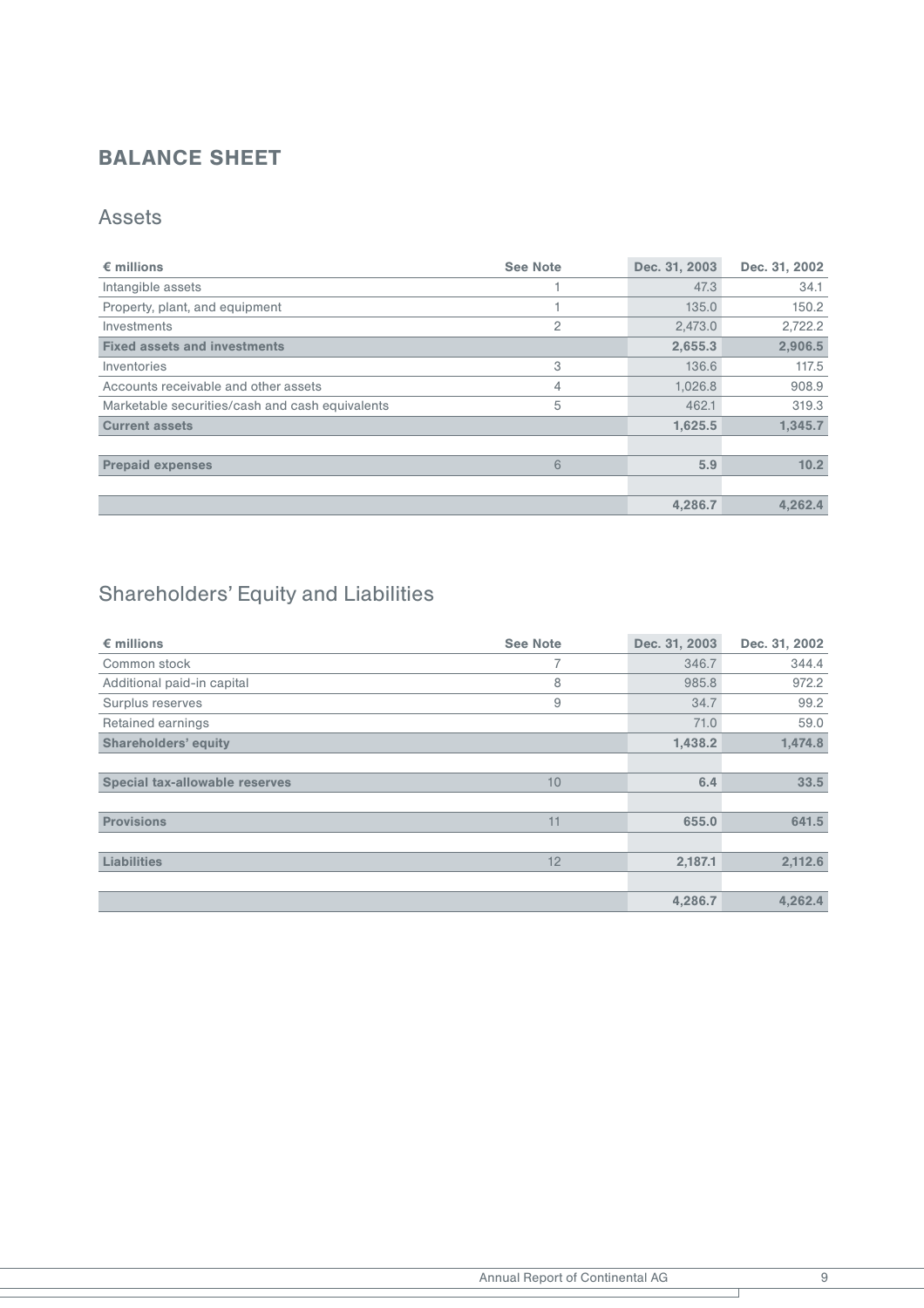# STATEMENT OF CHANGES IN FIXED ASSETS AND INVESTMENTS

|                                                                                       | <b>Acquisition/Construction cost</b> |                          |                          |                          |               |  |  |  |
|---------------------------------------------------------------------------------------|--------------------------------------|--------------------------|--------------------------|--------------------------|---------------|--|--|--|
| $\epsilon$ millions                                                                   | Jan. 1, 2003                         | <b>Additions</b>         | <b>Transfers</b>         | <b>Disposals</b>         | Dec. 31, 2003 |  |  |  |
| Franchises, operating licenses, industrial property<br>and similar rights and assets, |                                      |                          |                          |                          |               |  |  |  |
| and licenses for such rights and assets                                               | 142.4                                | 5.5                      | 1.5                      | 0.6                      | 148.8         |  |  |  |
| Advances to suppliers                                                                 | 10.9                                 | 22.4                     | $-1.5$                   | $\overline{\phantom{0}}$ | 31.8          |  |  |  |
| Intangible assets                                                                     | 153.3                                | 27.9                     | $\qquad \qquad -$        | 0.6                      | 180.6         |  |  |  |
| Land, land rights, and buildings including<br>buildings on land not owned             | 162.5                                | 0.4                      | 2.8                      | 22.5                     | 143.2         |  |  |  |
| Technical equipment and machinery                                                     | 441.6                                | 8.9                      | 7.3                      | 5.5                      | 452.3         |  |  |  |
| Other equipment, factory, and office equipment                                        | 251.7                                | 21.7                     | 1.7                      | 12.3                     | 262.8         |  |  |  |
| Advances to suppliers and assets under construction                                   | 15.5                                 | 9.6                      | $-11.8$                  | $\overline{\phantom{0}}$ | 13.3          |  |  |  |
| Property, plant, and equipment                                                        | 871.3                                | 40.6                     | $\overline{\phantom{0}}$ | 40.3                     | 871.6         |  |  |  |
| Shares in affiliated companies                                                        | 2,945.7                              | 268.5                    | $\overline{\phantom{0}}$ | 70.3                     | 3,143.9       |  |  |  |
| Shares in associated companies                                                        | 89.3                                 | $\overline{\phantom{m}}$ | $\qquad \qquad$          | 2.2                      | 87.1          |  |  |  |
| Other loans granted                                                                   | 2.1                                  |                          |                          | 0.1                      | 2.0           |  |  |  |
| <b>Investments</b>                                                                    | 3,037.1                              | 268.5                    | $\overline{\phantom{0}}$ | 72.6                     | 3,233.0       |  |  |  |
|                                                                                       |                                      |                          |                          |                          |               |  |  |  |
|                                                                                       | 4,061.7                              | 337.0                    |                          | 113.5                    | 4,285.2       |  |  |  |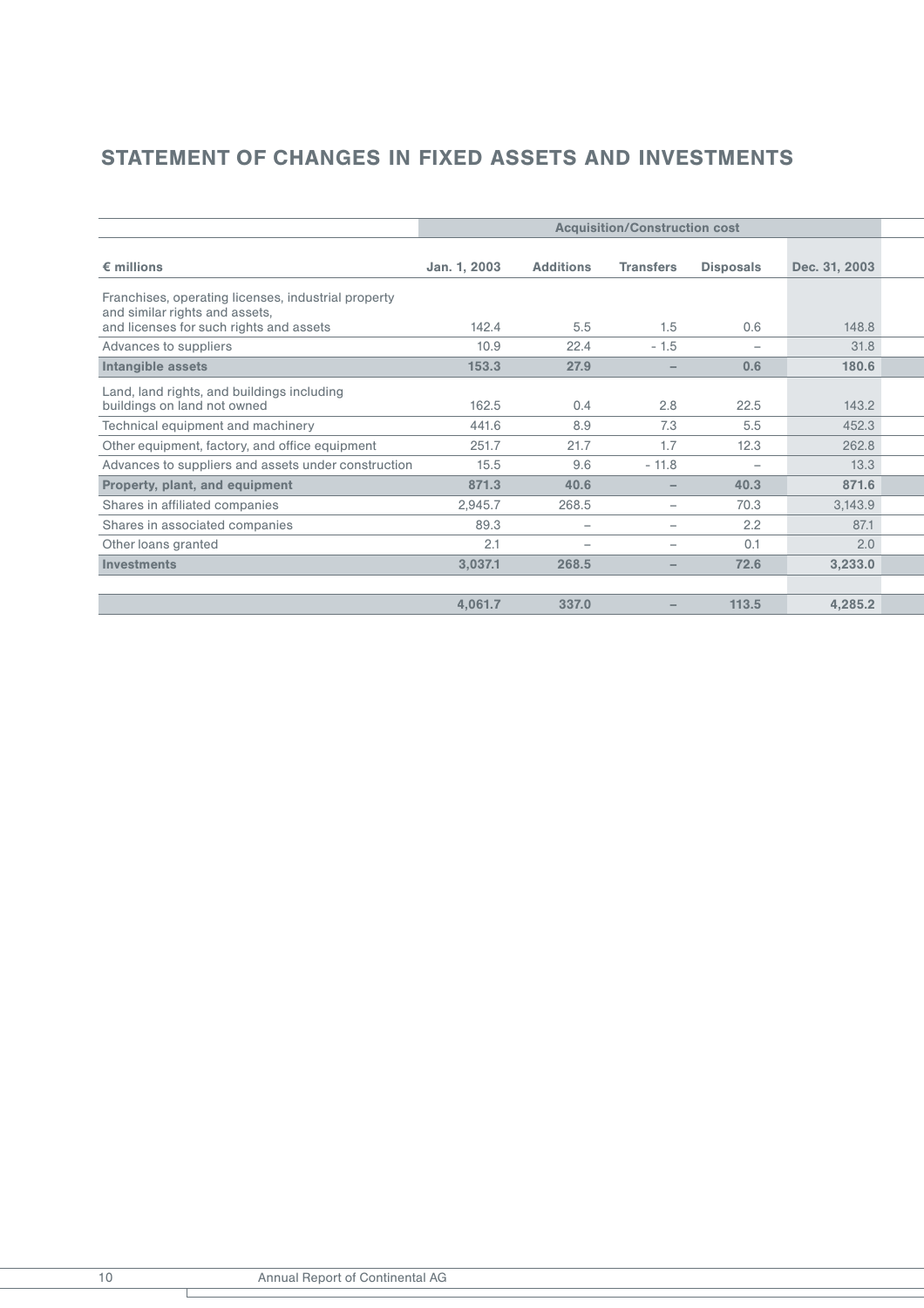|  |                          |                          | <b>Net book values</b>   |                          |               |               |
|--|--------------------------|--------------------------|--------------------------|--------------------------|---------------|---------------|
|  |                          |                          |                          |                          |               |               |
|  | Jan. 1, 2003             | <b>Additions</b>         | <b>Disposals</b>         | Dec. 31, 2003            | Dec. 31, 2003 | Dec. 31, 2002 |
|  |                          |                          |                          |                          |               |               |
|  |                          |                          |                          |                          |               |               |
|  | 119.2                    | 14.6                     | 0.5                      | 133.3                    | 15.5          | 23.2          |
|  | $\overline{\phantom{0}}$ | $\overline{\phantom{m}}$ | $\overline{\phantom{a}}$ | $\overline{\phantom{m}}$ | 31.8          | 10.9          |
|  | 119.2                    | 14.6                     | 0.5                      | 133.3                    | 47.3          | 34.1          |
|  |                          |                          |                          |                          |               |               |
|  | 125.9                    | 5.2                      | 15.7                     | 115.4                    | 27.8          | 36.6          |
|  | 384.6                    | 16.2                     | 4.6                      | 396.2                    | 56.1          | 57.0          |
|  | 210.6                    | 24.9                     | 10.5                     | 225.0                    | 37.8          | 41.1          |
|  | $\overline{\phantom{0}}$ | $\qquad \qquad -$        | $\overline{\phantom{m}}$ |                          | 13.3          | 15.5          |
|  | 721.1                    | 46.3                     | 30.8                     | 736.6                    | 135.0         | 150.2         |
|  | 310.3                    | 446.8                    | $\overline{\phantom{m}}$ | 757.1                    | 2,386.8       | 2,635.4       |
|  | 3.9                      | $\qquad \qquad -$        | 1.7                      | 2.2                      | 84.9          | 85.4          |
|  | 0.7                      | $\overline{\phantom{0}}$ | $\overline{\phantom{0}}$ | 0.7                      | 1.3           | 1.4           |
|  | 314.9                    | 446.8                    | 1.7                      | 760.0                    | 2,473.0       | 2,722.2       |
|  |                          |                          |                          |                          |               |               |
|  | 1,155.2                  | 507.7                    | 33.0                     | 1,629.9                  | 2,655.3       | 2,906.5       |
|  |                          |                          |                          |                          |               |               |

т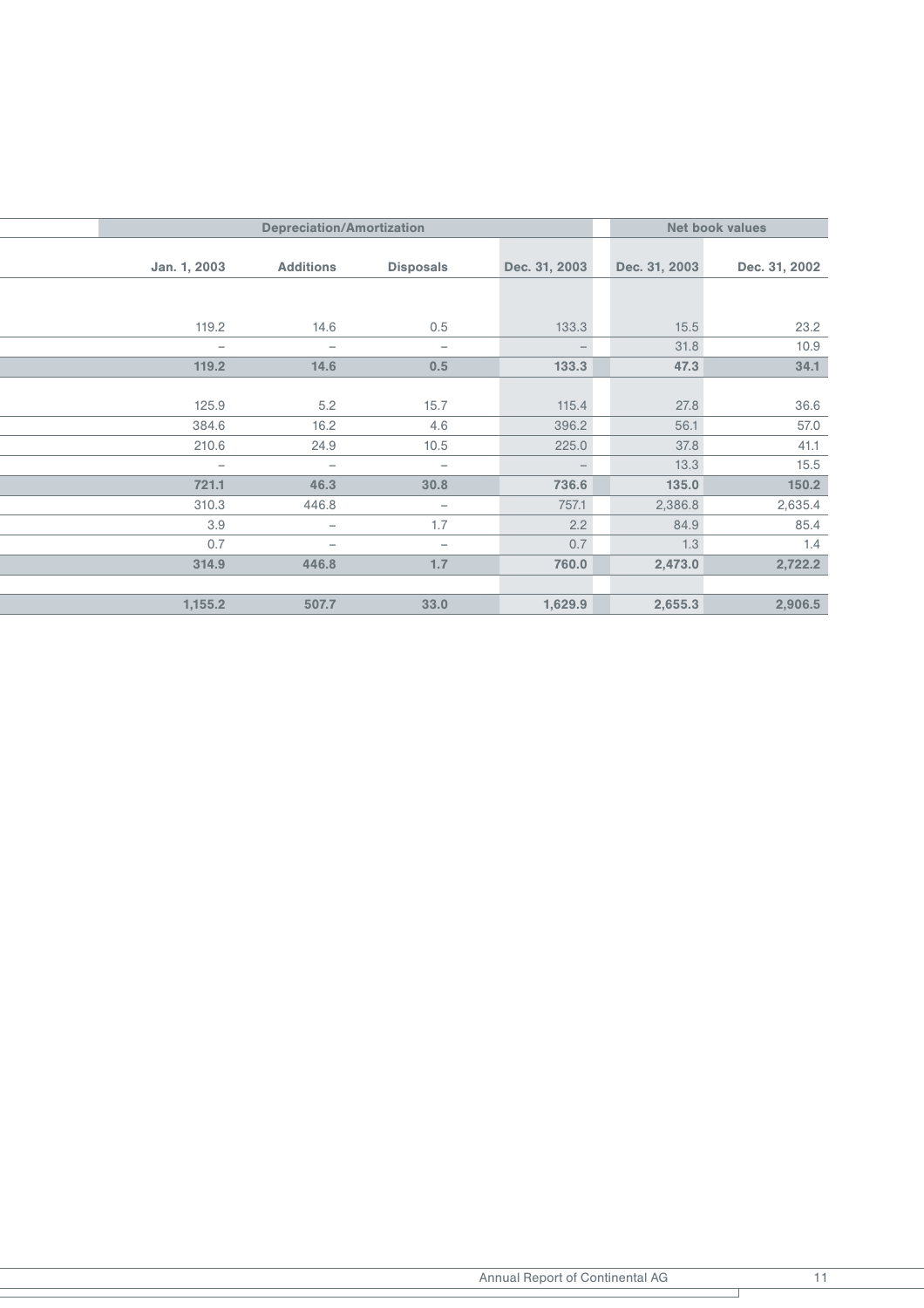## CONTINENTAL AKTIENGESELLSCHAFT NOTES

Preliminary remarks | The financial statements of Continental Aktiengesellschaft were prepared in accordance with the provisions of the Handelsgesetzbuch (HGB – German Commercial Code) as well as the supplementary provisions of the *Aktiengesetz* (AktG – German Stock Corporation Act).

We have summarized individual items of the balance sheet and statement of income to improve clarity. These items are shown separately in the notes.

### Accounting Policies

Assets | Purchased intangible assets are stated at their acquisition cost and are depreciated over their probable useful life using the straight-line method.

Fixed assets are carried at the cost of acquisition or production less regular depreciation. Moveable assets are depreciated using the declining balance method, while all other assets are depreciated using the straight-line method. Where the declining balance method is used, the straightline method is substituted where this would produce higher depreciation. Special tax write-downs are charged where these are required to ensure compliance with accounting rules for commercial financial statements and tax laws. Moveable assets acquired in the first half of the year are written down at the full rate of depreciation for the year; those acquired in the second half of the year are written down at half the annual depreciation charge. Low-value assets are written off in full in the year of their acquisition. As of fiscal year 2001, acquisitions to moveable assets are regularly depreciated at the maximum declining balance rate of 20%.

The probable useful lives of intangible assets and property, plant, and equipment are based on the tax depreciation tables.

Shares in affiliated and investments in associated companies are carried at cost less necessary depreciation. Interest-bearing loans are carried at their principal amount; interestfree and low-interest loans are discounted to their present value.

The statement of income has been prepared using the cost of sales method in line with customary international practice.

A full list of the Corporation's shareholdings has been filed with the commercial register of the Hanover Local Court under HRB No. 3527.

In order to enhance transparency, the annual financial statements and management reports of Continental AG and of the Continental Corporation have been prepared separately.

Raw materials, consumables, supplies, and merchandise are carried at acquisition or production cost or at the lower fair value. All inventories of natural rubber are valued using the LIFO method. Finished goods and work in progress are carried at production cost. The production costs comprise directly attributable costs and proportionate material and production overheads, as well as depreciation. Write-downs take account of inventory risks resulting from impaired marketability or excessive storage periods. Advances from customers are deducted outright from the inventories.

Other assets and amounts receivable are carried at their principal amount, with appropriate valuation allowances taking account of all identifiable risks. Global valuation allowances are recognized for the general credit risk.

Equity and liabilities | Provisions for pensions and similar obligations are measured on the basis of actuarial calculations in accordance with FAS 87, and are based on the 1998 mortality tables published by Professor Klaus Heubeck, adjusted to comply with international principles. The other provisions have been set up for all identifiable risks, uncertain obligations and expected losses on the basis of prudent business practice. Provisions have been set up for deferred maintenance to be performed by March 31, 2004 in the amount of the forecasted expense.

Currency hedges not settled by the balance sheet date are stated at their agreed forward rate. Unrealized losses arising from comparison with the forward rate for the same maturity at balance sheet date are accrued. Unrealized gains are not considered, and there is no netting of gains and losses.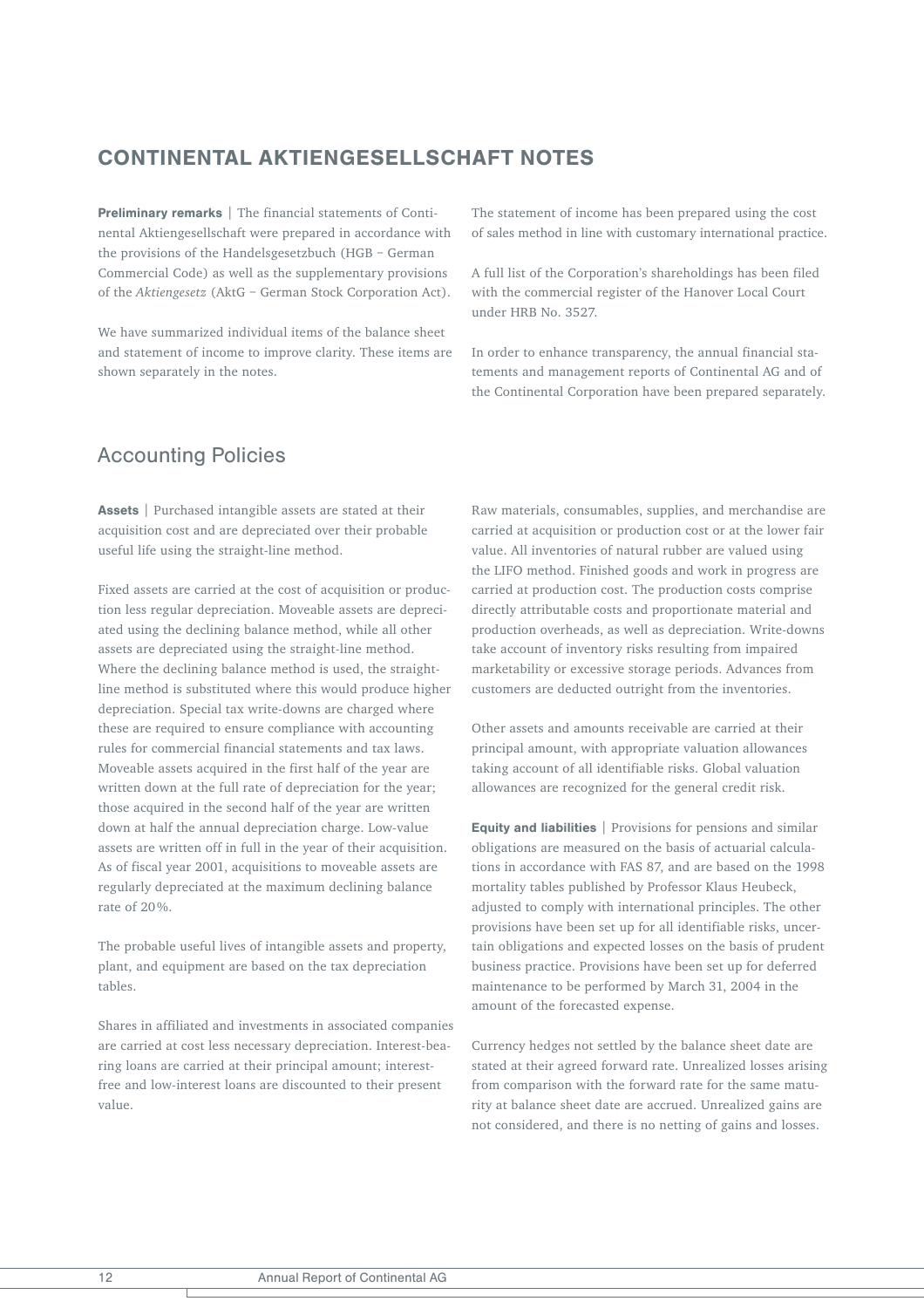Liabilities are carried at their redemption amount.

Statement of income | The cost of sales comprises all variable and fixed costs for production, the cost of purchasing merchandise, and allocations paid to affiliated companies to cover research and development expenses.

The selling expenses include all variable selling expenses as well as the fixed costs for sales-related functions.

General administrative expenses relate to the cost of the finance, administration, human resources and holding functions.

Business transactions in foreign currency are valued at the exchange rate on the date the transaction is first entered in the accounts or, if hedged, at their hedged rates. Unrealized losses from exchange rates at the balance sheet date are covered by appropriate provisions charged to income. Unrealized exchange gains are not stated.

### NOTES TO THE BALANCE SHEET, ASSETS

### 1 | Intangible Assets and Property, Plant and Equipment

Individual asset items and their changes versus the previous year are shown in the Statement of Changes in Fixed Assets and Investments.

Depreciation and amortization contains tax depreciation in accordance with section 6b of the *Einkommensteuergesetz* (EStG – Income Tax Law) amounting to  $\epsilon$  3.2 million.

### 2 | Investments

The increase in shares in affiliated companies was primarily due to acquisitions of holdings (mainly Continental Sime Tyre Sdn. Bhd., Malaysia, and Continental Tyre Investment Ltd., West Drayton, UK) as well as to increases of capital stock (mainly Continental do Brasil Produtos Autom. Ltda.,

São Paulo, Brazil, and Continental Tire of Moscow Z.A.O, Russia). These were partially offset by a reduction of share capital at Conti Gummi Finance B.V., Amsterdam, The Netherlands. Write-downs were mainly necessary on the shares in Continental Automotive Inc., Wilmington, U.S.A.

## 3 | Inventories

| in $\epsilon$ thousands                 | Dec. 31, 2003 | Dec. 31, 2002 |
|-----------------------------------------|---------------|---------------|
| Raw materials, consumables and supplies | 28,586        | 24,730        |
| Work in progress                        | 22.571        | 17.403        |
| Finished goods and merchandise          | 86.144        | 75.133        |
| Advances to suppliers                   | 407           | 404           |
| Advances from customers                 | $-1.133$      | $-193$        |
|                                         | 136,575       | 117.477       |

The difference between inventory valuation at current acquisition cost and according to the LIFO principle amounts to € 3.4 million.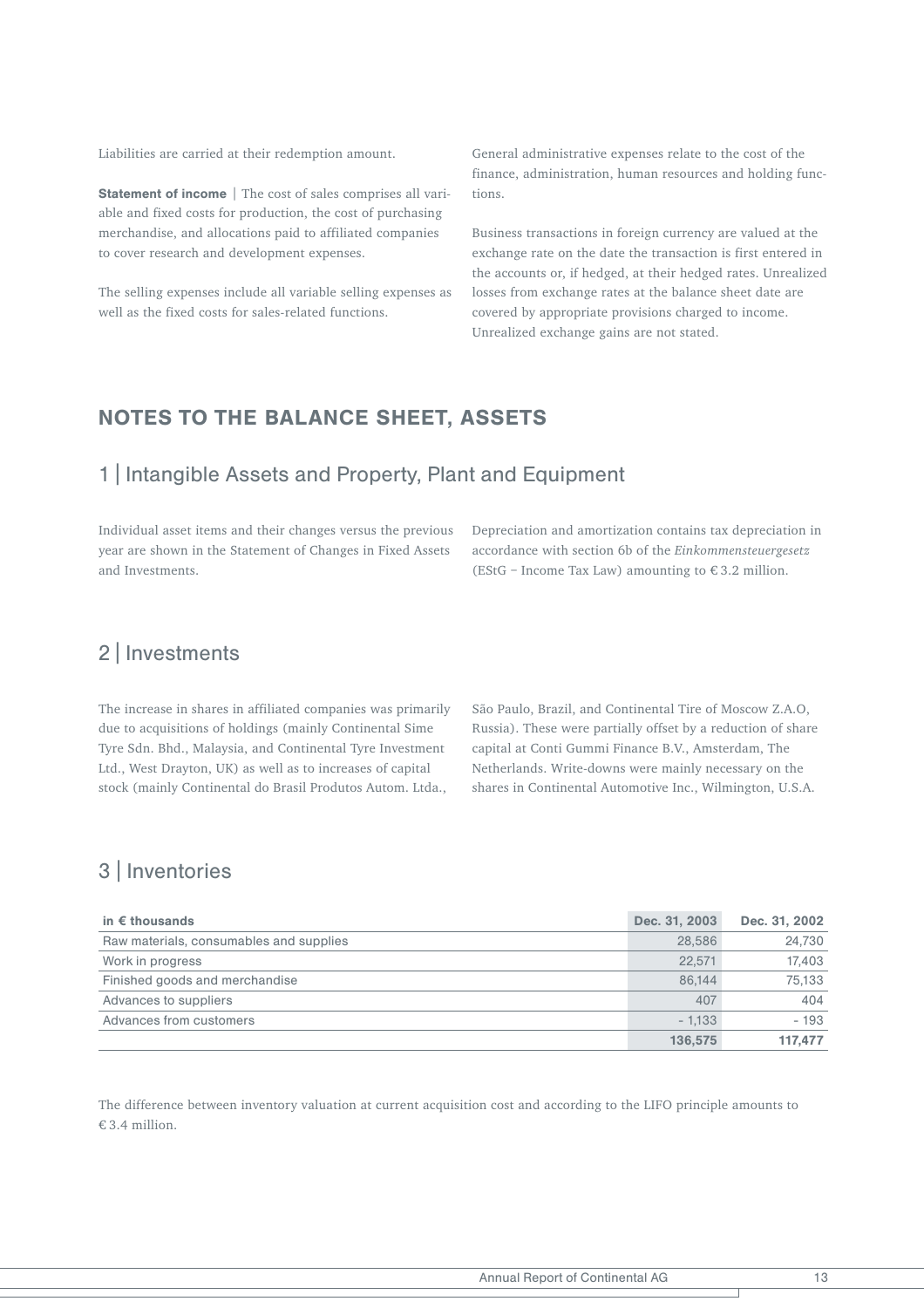## 4 | Accounts Receivable and Other Assets

| in $\epsilon$ thousands                       |              | Dec. 31, 2003                              |         | Dec. 31, 2002                              |
|-----------------------------------------------|--------------|--------------------------------------------|---------|--------------------------------------------|
|                                               | <b>Total</b> | thereof with<br>a maturity of<br>$>1$ year | Total   | thereof with<br>a maturity of<br>$>1$ year |
| Trade accounts receivable                     | 179,889      | 1.054                                      | 168,553 | 1,990                                      |
| Accounts receivable from affiliated companies | 797.785      |                                            | 711.402 |                                            |
| Accounts receivable from associates           | 3.155        |                                            | 1.815   |                                            |
| Other assets and amounts receivable           | 45.991       | 11.665                                     | 27.128  | 10,343                                     |
|                                               | 1.026.820    | 12.719                                     | 908.898 | 12.333                                     |

# 5 | Marketable Securities/Cash and Cash Equivalents

| in $\epsilon$ thousands                | Dec. 31, 2003 | Dec. 31, 2002 |
|----------------------------------------|---------------|---------------|
| Marketable securities                  |               | 64.468        |
| Cash in hand and central bank balances | 236           | 466           |
| <b>Bank balances</b>                   | 460.377       | 253,854       |
| Checks                                 | 1.537         | 520           |
|                                        | 462.150       | 319,308       |

The securities item for 2002 only contained treasury stock (4.3 million shares, corresponding to 3.2% or  $\epsilon$  11.0 million of the share capital) that was acquired under the authorization resolved by the Annual Shareholders' Meeting on May 19, 2000. The entire treasury stock was sold via the stock exchange in 2003 for a total of  $\epsilon$  81.3 million.

# 6 | Prepaid Expenses

| in $\epsilon$ thousands | Dec. 31, 2003 | Dec. 31, 2002 |
|-------------------------|---------------|---------------|
| Loan redemption premium | 4.628         | 8.348         |
| Other prepaid expenses  | 1.244         | 1.900         |
|                         | 5.872         | 10.248        |

The redemption premium for a convertible bond with a nominal amount of  $\mathfrak{C}\,250$  million is being written down using the straight-line method over the five-year life of the bond, and the redemption premium for a bond with a nominal amount of € 500 million is being written down using the straight-line method over the seven-year life of the bond.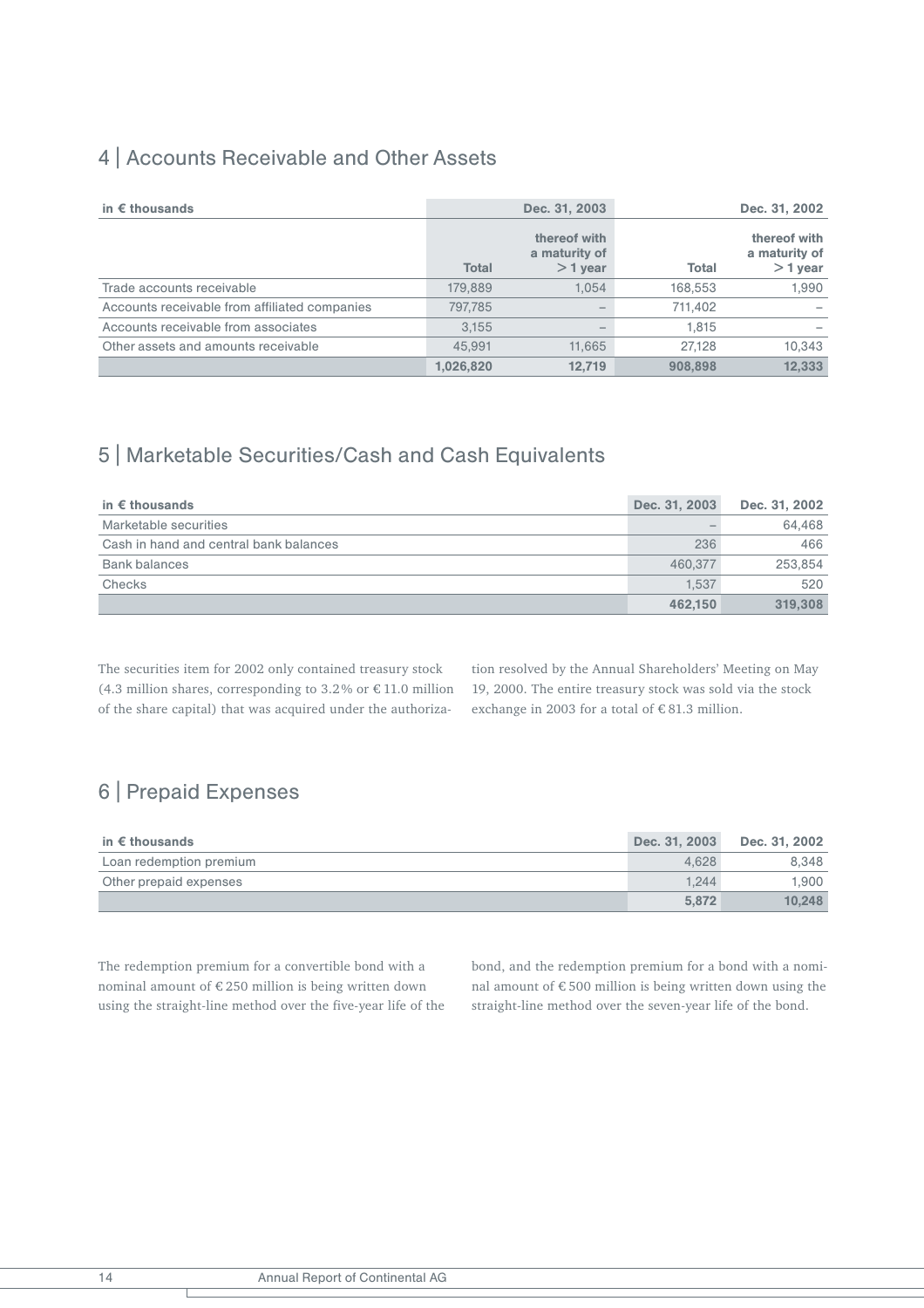## SHAREHOLDERS' EQUITY AND LIABILITIES

## 7 | Subscribed Capital

The subscribed capital increased by  $\epsilon$  1.1 million over the previous year due to the issuance of 428,375 employee shares, by a further  $\epsilon$  0.7 million due to the issuance of 257,626 shares following the exercise of conversion rights, and by € 0.5 million due to the issuance of 213,000 shares following the exercise of subscription rights.

The common stock of the Company amounts to € 346,681,233.92 at the balance sheet date and is composed of 135,422,357 bearer shares.

As a result of the resolution adopted at the Annual Shareholders' Meeting on May 23, 2001, the Company has authorized capital stock of € 166.0 million for the issuance of new shares up to May 22, 2006.

Following the resolution adopted at the Annual Shareholders' Meeting on May 29, 2002, the Company has authorized capital stock (originally  $\epsilon$  5.7 million) for the issuance of employee shares up to May 28, 2007. This authorized capital has been reduced to  $\epsilon$  3.7 million through the issuance of employee shares.

184,800 of the conversion rights granted under the 1996 stock option plan for members of the Executive Board and senior executives have not yet been exercised. The option holders are entitled to convert for every € 0.51 of the related loan into one share of Continental AG. Conversions carried out in 2003 led to the issuance of 257,200 shares. 1,381,840 of the total of 1,564,664 subscription rights have been used under the stock option plan set up in 1999 for members of the Executive Board and senior executives. Each option entitles the option holder to subscribe for one share. 981,340 of the issued rights are still outstanding. 213,000 shares were issued in 2003.

The nominal  $\epsilon$  250 million, 2%-coupon convertible bond issued on October 25, 1999 with a maturity in 2004 entitles the bond holders to subscribe for 38.83 shares in exchange for converting a principal bond in the amount of  $\epsilon$  1,000. This represents an entitlement of 9,707,500 no-par value shares. Conversion rights exercised during 2003 led to 426 shares being issued. Conversions are only entitled to a dividend as of the year in which the rights are exercises.

The Annual Shareholders' Meeting on May 23, 2001 resolved a conditional capital increase of  $\epsilon$  140.0 million to grant conversion or option rights for new convertible or warrant bonds.

Under the resolution adopted at the Annual Shareholders' Meeting on June 1, 1999, the common stock may be conditionally increased by up to € 29 million for the purposes of issuing conversion and option rights under new convertible bonds or warrants.

The change in conditional capital is shown in the table below:

#### in € thousands

| Conditional capital as of January 1, 2003          | 170.688 |
|----------------------------------------------------|---------|
| Exercised conversion and subscription rights       | 1.205   |
| <b>Conditional capital as of December 31, 2003</b> | 169.483 |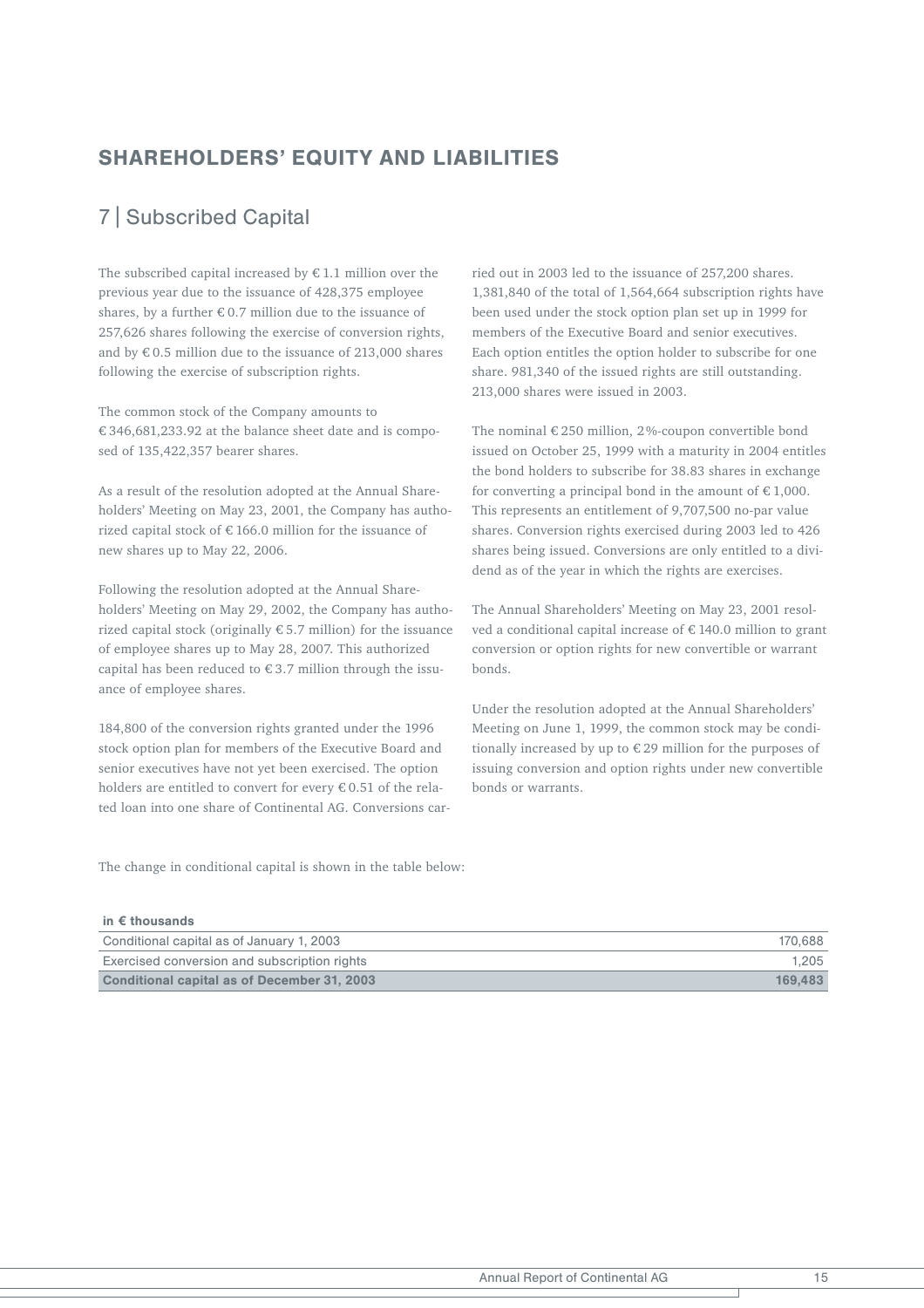# 8 | Additional Paid-In Capital

The premium derived from the issuance of shares in excess of their nominal value increased the additional paid-in capital by € 13.6 million. As a result, the additional paid-in capital amounted to € 985.8 million at the balance sheet date.

## 9 | Surplus Reserves

| in $\epsilon$ thousands    | Dec. 31, 2003 | Dec. 31, 2002 |
|----------------------------|---------------|---------------|
| Reserve for treasury stock |               | 64.468        |
| Other surplus reserves     | 34.690        | 34.690        |
|                            | 34.690        | 99.158        |

Withdrawals from the reserve for treasury stock in the amount of  $\epsilon$  64,468 thousand are due to the sale of the remaining treasury stock on the stock exchange.

# 10 | Special Tax-Allowable Reserves

| in $\epsilon$ thousands                                                                       | Dec. 31, 2003 | Dec. 31, 2002 |
|-----------------------------------------------------------------------------------------------|---------------|---------------|
| Write-ups of financial assets                                                                 |               | 31.960        |
| Reserve in accordance with section 6b of the Einkommensteuergesetz<br>(EStG – Income Tax Act) | 6.424         | 1.503         |
|                                                                                               | 6.424         | 33.463        |

The special tax-allowable reserves at the balance sheet date included a reserve in accordance with section 6b of the *Einkommensteuergesetz* (EStG – Income Tax Act). The reserve for write-ups of financial assets in accordance with section

52 (16) of the EStG as amended by the *Steuerentlastungsgesetz 1999/2000/200*2 (German Tax Relief Act) was reversed as scheduled for the last time in 2003.

# 11 | Provisions

| in $\epsilon$ thousands          | Dec. 31, 2003 | Dec. 31, 2002 |
|----------------------------------|---------------|---------------|
| Pensions and similar obligations | 251.918       | 237.410       |
| Taxes                            | 173.728       | 184.455       |
| Other provisions                 | 229,253       | 219,606       |
|                                  | 654.899       | 641.471       |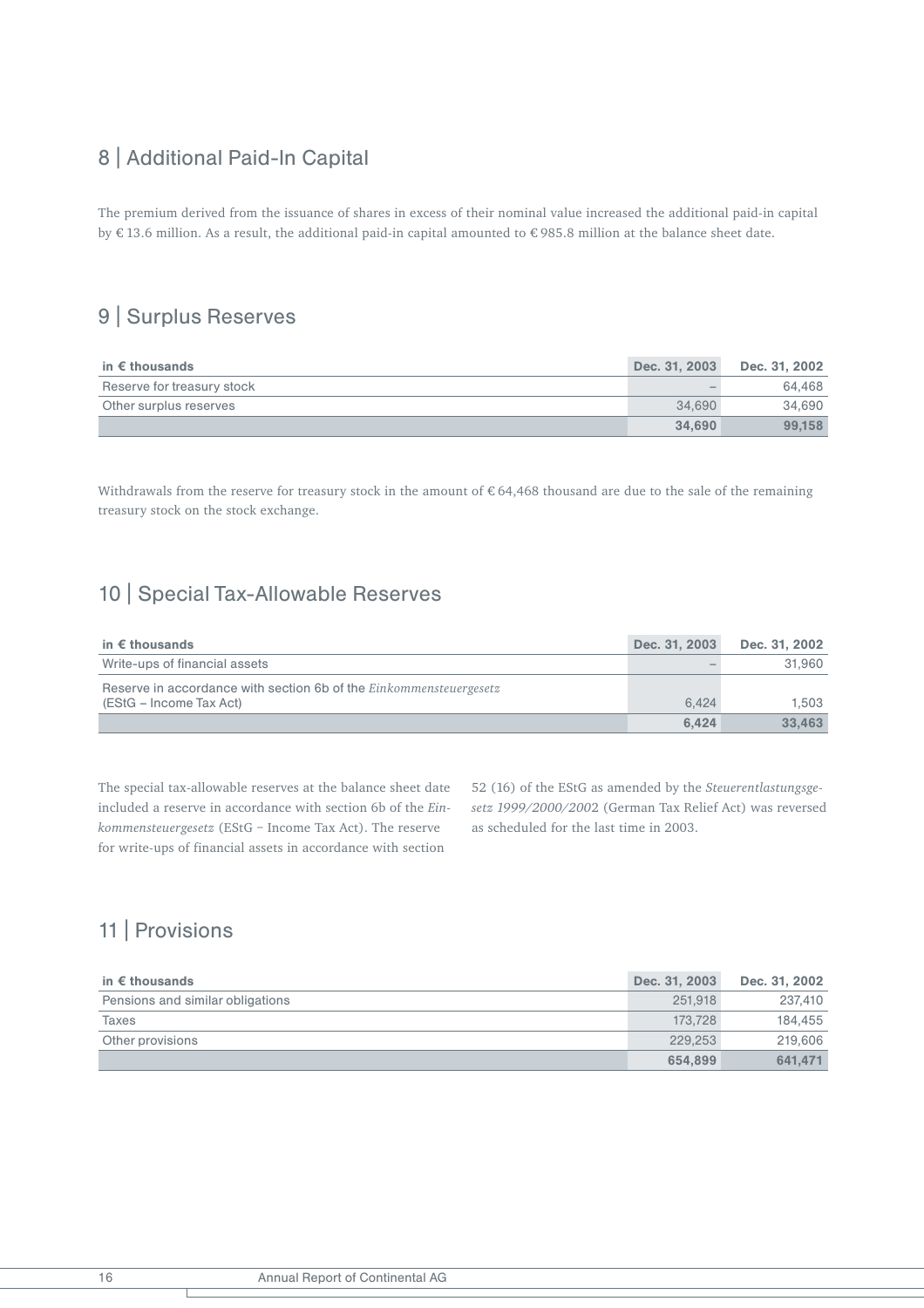Pension provisions are determined in accordance with U.S. GAAP (FAS 87). The interest rate for accounting purposes was lowered from 5.75 % the previous year to 5.50 % in 2003.

Other provisions cover identifiable risks and other uncertain obligations. In particular, they contain provisions for warranties, bonus payments, personnel and social security expenses, deferred maintenance and holiday and anniversary provisions.

## 12 | Liabilities

|                                         | thereof       |            |             |               |            | thereof     |
|-----------------------------------------|---------------|------------|-------------|---------------|------------|-------------|
| Tsd $\epsilon$                          | Dec. 31, 2003 | $<$ 1 year | $> 5$ years | Dec. 31, 2002 | $<$ 1 year | $>$ 5 years |
| Loans, convertible                      | 266,846       | 266.664    |             | 266.984       |            |             |
| Non-convertible                         | 514,689       | 14,689     | 500,000     | 503,495       | 3,495      | 500,000     |
| Liabilities to banks                    | 88.536        | 68.162     |             | 264.111       | 102.844    |             |
| Trade accounts payable                  | 87.583        | 87.583     |             | 69.934        | 69.934     |             |
| Liabilities on bills accepted and drawn | 23            | 23         |             | 23            | 23         |             |
| Liabilities to affiliated companies     | 1,042,473     | 860.818    |             | 751,907       | 751,907    |             |
| Liabilities to associated companies     | 3,527         | 3.527      |             | 5,247         | 5.247      |             |
| Other liabilities                       | 183,512       | 123,512    |             | 250,979       | 190,979    |             |
| thereof taxes                           | (836)         |            |             | (1,796)       |            |             |
| thereof for social security             | (10.063)      |            |             | (9,663)       |            |             |
|                                         | 2.187.189     | 1.424.978  | 500.000     | 2.112.680     | 1.124.429  | 500,000     |

Commitments and contingencies | The liabilities from bills of exchange result from the discounting of trade bills. The liabilities from warranties, sureties and guarantees relate, with the exception of  $\epsilon$  5.6 million, to liabilities incurred by our subsidiaries and equity interests, and primarily to sureties and guarantees amounting to  $€679.3$ 

million relating to capital market finance for Continental Rubber of America, Corp., Wilmington, U.S.A., and Continental Tire North America Inc., Charlotte, U.S.A. The joint liability for pension obligations is the result of the transfer of pension obligations to the spun-off ContiTech companies.

| in $\epsilon$ thousands                        | Dec. 31, 2003 | Dec. 31, 2002 |
|------------------------------------------------|---------------|---------------|
| Liabilities from bills of exchange             | 28,056        | 39.143        |
| Liabilities from warranties                    | 73.935        | 61.231        |
| Liabilities from guarantees                    | 820,963       | 811.152       |
| Liabilities from sureties                      | 3.313         | 3.115         |
| Liability from shares in cooperative societies | 28            | 28            |
| Joint liability for pension obligations        | 35,388        | 37.334        |

Other financial commitments | Obligations in 2004 and later relate to rental and leasing contracts for real estate used for operations (€ 88.2 million), outsourced hardware and software (€ 89.8 million) as well as machinery, and

operating and office equipment (€ 32.7 million). Liabilities from orders relating to investments in fixed assets amount to € 22.1 million.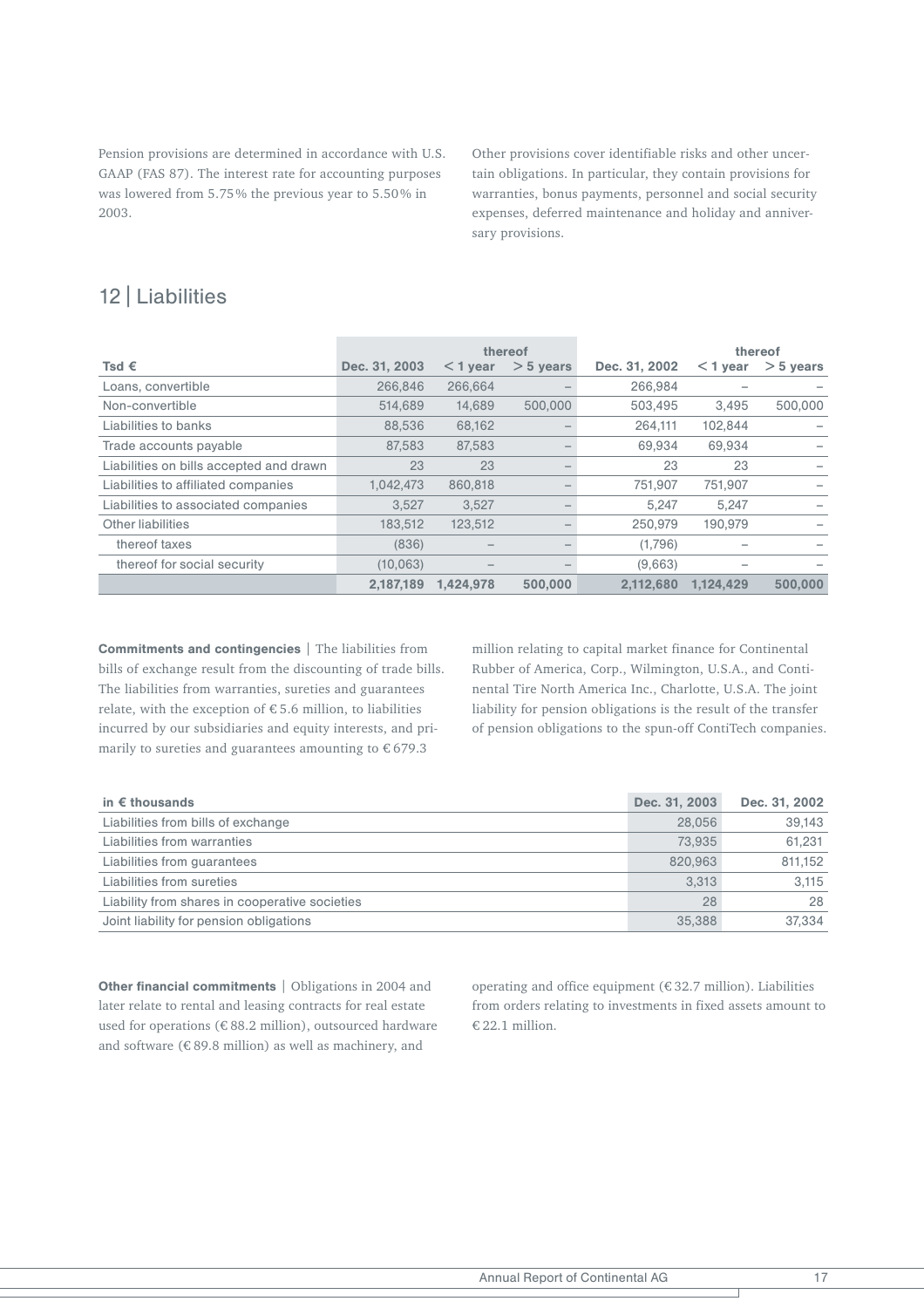## NOTES TO THE STATEMENT OF INCOME

# 13 | Sales

| in $\epsilon$ millions          | 2003    | 2002    |
|---------------------------------|---------|---------|
| Broken down by business segment |         |         |
| <b>Tires</b>                    | 1,847.4 | 1,722.5 |
| Other income                    | 188.2   | 191.4   |
|                                 | 2,035.6 | 1,913.9 |
| Broken down by region           |         |         |
| Germany                         | 1,007.8 | 954.1   |
| Rest of Europe                  | 939.9   | 858.8   |
| Rest of the world               | 87.9    | 101.0   |
|                                 | 2,035.6 | 1.913.9 |

# 14 | Other Operating Income

| in $\epsilon$ thousands                                    | 2003    | 2002    |
|------------------------------------------------------------|---------|---------|
| Income from the disposal of fixed assets                   | 14.945  | 18.203  |
| Income from the reversal of provisions                     | 1.514   | 1.067   |
| Income from the reversal of special tax-allowable reserves | 33.463  | 31.960  |
| Other income                                               | 145.534 | 136.814 |
|                                                            | 195.456 | 188.044 |

Income from the disposal of fixed assets is mainly due to € 10.5 million from the sale of land in Cologne-Nippes. Other income contains allocations to other consolidated

companies amounting to € 100.7 million (2002: € 88.2 million). In addition, this item also includes ongoing income from other ancillary business and other income.

# 15 | Other Operating Expenses

| in $\epsilon$ thousands                                           | 2003    | 2002    |
|-------------------------------------------------------------------|---------|---------|
| Losses from the disposal of fixed assets                          | 300     | 387     |
| Losses from write-downs of current assets (excluding inventories) | 4.625   | 2.752   |
| Transfer to special tax-allowable reserves                        | 6.424   | 1.503   |
| Other expenses                                                    | 172.018 | 148.684 |
| Other taxes                                                       | 1.487   | 1.435   |
|                                                                   | 184.854 | 154.761 |

The other expenses comprise cost allocation expenses in the amount of € 100.7 million (2002: € 88.2 million) in particular, along with expenses for ancillary business.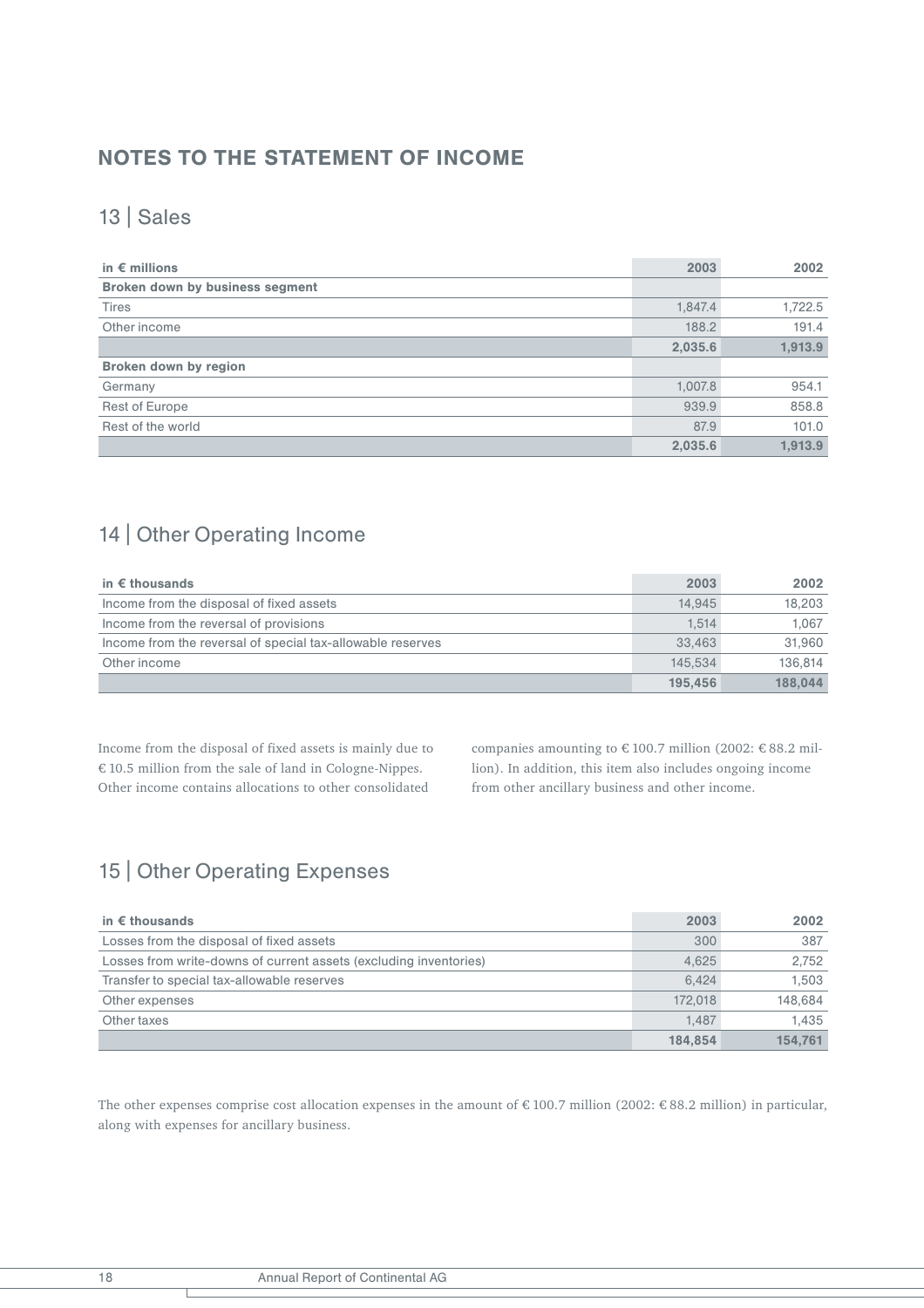# 16 | Net Income From Financial Activities

| in $\epsilon$ thousands                                                       | 2003       | 2002       |
|-------------------------------------------------------------------------------|------------|------------|
| Income from profit and loss transfer agreements                               | 224,148    | 143,548    |
| Income from investments                                                       |            |            |
| in affiliated companies                                                       | 253,170    | 274,351    |
| in associated companies                                                       | 1,021      | 4,653      |
| in other companies                                                            | 265        | 423        |
| Loss absorption from profit and loss transfer agreements                      | $-206$     | $-4,584$   |
| <b>Earnings from investments</b>                                              | 478,398    | 418,391    |
| Income from other investments and long-term loans                             | 78         | 82         |
| Other interest and similar income                                             |            |            |
| from affiliated companies                                                     | 17,145     | 21,763     |
| from other companies                                                          | 8,171      | 9,873      |
| Interest and similar expenses                                                 |            |            |
| to affiliated companies                                                       | $-15,393$  | $-15,526$  |
| to other companies                                                            | $-76,805$  | $-90,613$  |
| <b>Net interest expense</b>                                                   | $-66,804$  | $-74,421$  |
|                                                                               |            |            |
| Amortization of financial assets and investments classified as current assets | $-446.803$ | $-270,750$ |
|                                                                               |            |            |
| Net loss/income from financial activities                                     | $-35,209$  | 73,220     |

# Other Disclosures

| Cost of materials in $\epsilon$ thousands                                     | 2003      | 2002    |
|-------------------------------------------------------------------------------|-----------|---------|
| Cost of raw materials, consumables and supplies, and of purchased merchandise | 1.052.155 | 891.254 |
| Cost of purchased services                                                    | 105.135   | 88,370  |
|                                                                               | 1.157.290 | 979.624 |

| Personnel expense in $\epsilon$ thousands     | 2003     | 2002     |
|-----------------------------------------------|----------|----------|
| Wages and salaries                            | 346.791  | 337.551  |
| Social security costs and other pension costs | 92.594   | 82.052   |
| thereof for retirement benefits               | (27.101) | (19.307) |
|                                               | 439.385  | 419.603  |

| Average number of employees per quarter | 2003  | 2002  |
|-----------------------------------------|-------|-------|
| Wage earners                            | 4.337 | 4.448 |
| Salaried employees                      | 3.020 | 3.025 |
|                                         | 7.357 | 7.473 |

T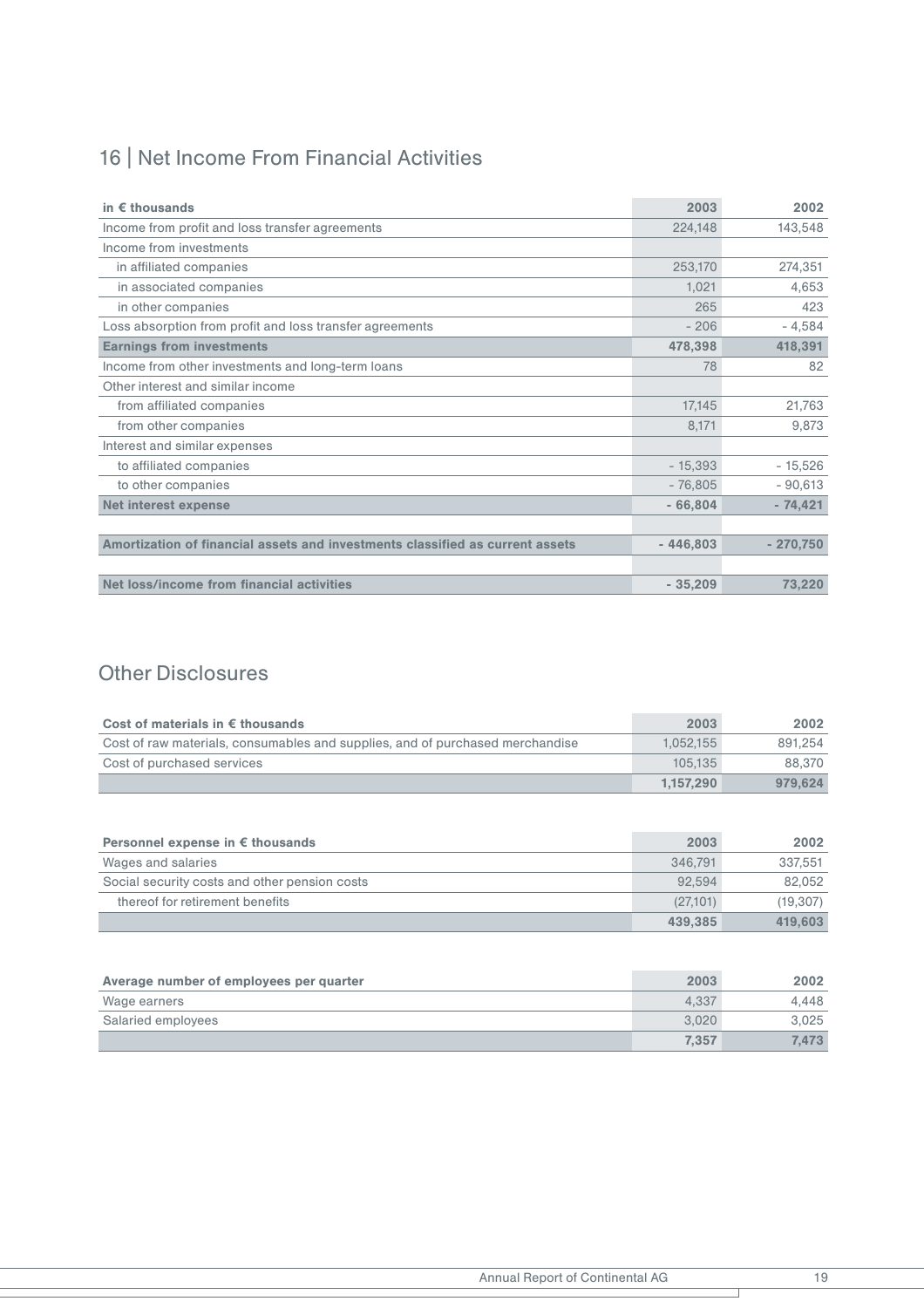Notice in accordance with the Wertpapierhandelsgesetz (WpHG – German Securities Trading Act) | Allianz Aktiengesellschaft, Munich, Germany, informed us in June 2003 in accordance with section 21 (1) of the WpHG that its share of the voting rights had fallen below the 5 % threshold of Continental AG's voting stock, and that it now holds a 4.97% share of the voting rights. 4.96% of that share is held by Allianz Aktiengesellschaft pursuant to section 22 (1), sentence 1, no. 1, of the WpHG, and 0.01 % pursuant to section 22 (1), sentence 1, no. 6, of the WpHG. The Capital Group Companies Inc., Los Angeles, U.S.A., and its subsidiary Capital Research & Management Company, Los Angeles, U.S.A., informed us in October 2003 that their share of Continental AG's voting stock had exceeded the 5 % threshold, amounting to 5.139 % on September 25, 2003. The voting rights are held by Capital Research & Management Company pursuant to section 22 (1), sentence 1, no. 6, of the WpHG and assigned to The Capital Group Companies Inc. pursuant to section 22 (1), sentence no. 6 in conjunction with (1), sentences 2 and 3 of the WpHG. In its letter dated February 26, 2004, Alliance Capital Management Corporation, New York, U.S.A., informed us that Alliance Capital Management L.P., New York, U.S.A., had on that date exceeded the threshold of 5 % of Continental AG's voting stock. Alliance Capital Management L.P. holds a 9.84% share of the voting rights, assignable pursuant to section 22 (1), sentence 1, no. 6, of the WpHG.

In 2003 and up to and including March 9, 2004, the total shareholdings of the Supervisory Board and the Executive Board amounted to less than 1% of the outstanding shares. In 2003, Continental AG announced in accordance with section 15a of the WpHG that two members of the Executive Board had acquired and immediately sold a total of 66,000 shares under a stock option plan. In addition, one member of the Supervisory Board acquired and sold a total of 4,000 shares.

German Corporate Governance Code/Declaration in accordance with section 161 of the *Aktiengesetz* (AktG – German Stock Corporation Act) | On December 12, 2003, the Executive Board and the Supervisory Board issued their annual declaration in accordance with section 161 of the Aktiengesetz and made it available to the shareholders via our website www.conti-online.com.

#### Remuneration of the Supervisory Board and the

**Executive Board** The remuneration granted to Continental AG's Executive Board in 2003 totaled € 5.4 million (2002: € 5.4 million), of which fixed compensation components amounted to € 2.6 million and variable remuneration components to  $\epsilon$  2.8 million. In addition, former members of the Executive Board and their surviving dependents received payments totaling € 3.8 million (2002: € 6.6 million).

Accrued obligations for pensions for former members of the Executive Board and their surviving dependents amounted to € 63.4 million (€ 51.0 million). The remuneration of the members of the Supervisory Board of Continental AG amounted to  $\in$  1.1 million in 2003 (2002:  $\in$  0.9 million). € 1.0 million (2002: € 0.8 million) of this was attributable to variable components. Members of the Executive Board were granted 41,840 stock options on Continental shares (2002: 82,500) under the 1999 stock option plan. The stock options granted in 2003 are worth € 0.2 million. As of December 31, 2003, no advances or loans had been granted to members of Continental AG's Executive and Supervisory Boards.

Proposal for the distribution of earnings | After withdrawals from the reserve for own shares of  $\epsilon$  64,468,262.10, net retained profits amount to € 70,982,983.26. Assuming that the Annual Shareholders' Meeting approves the proposed dividend, the dividend-bearing capital will amount to € 346,681,233.92. The Executive Board will propose to the Annual Shareholders' Meeting that a dividend of € 0.52 per share ( $\epsilon$  70,419,625.64) be paid to shareholders and that the remaining retained earnings of € 563,357.62 be carried forward on new account.

Hanover, March 9, 2004

Continental Aktiengesellschaft

The Executive Board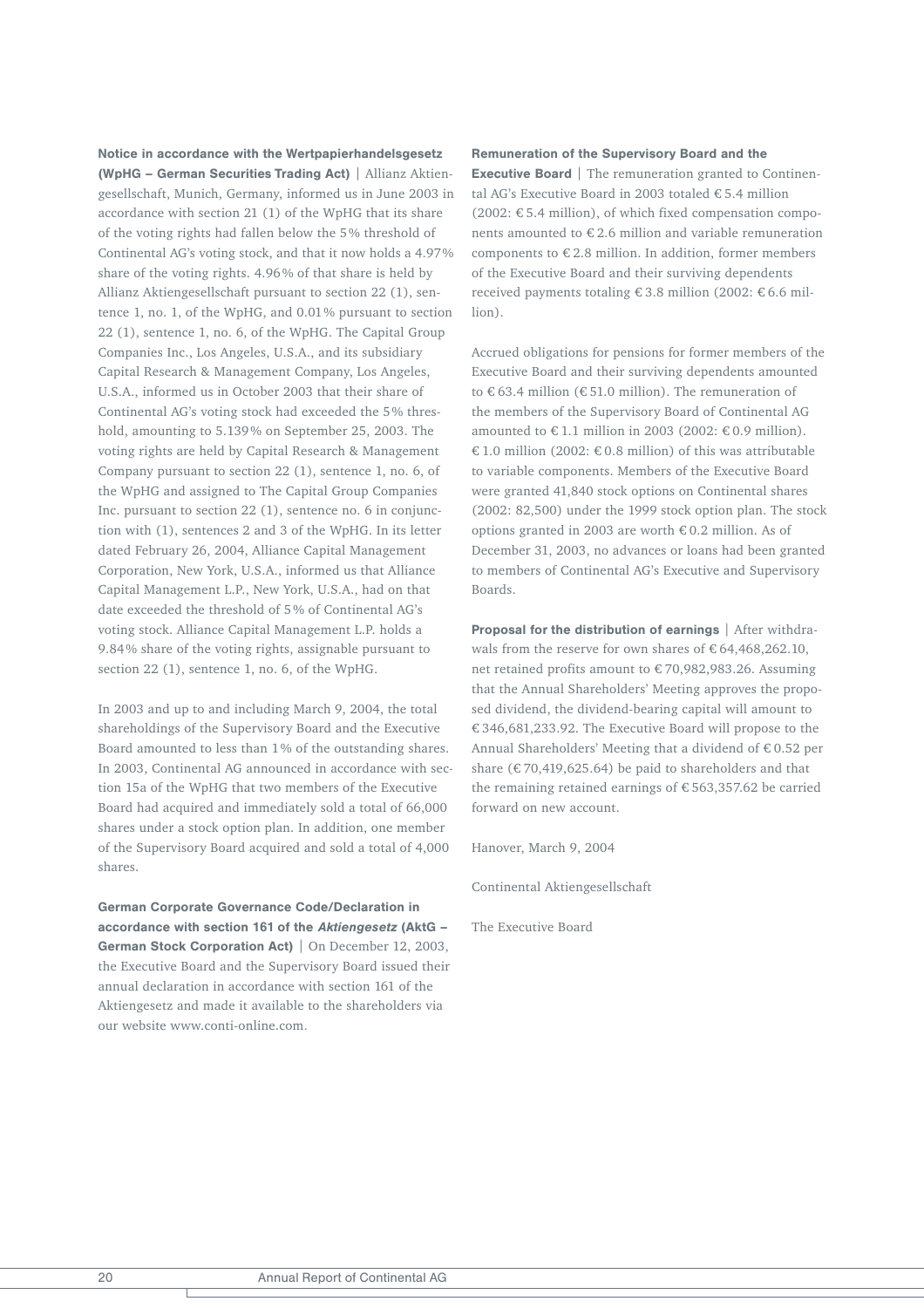## AUDITORS' REPORT

We have audited the annual financial statements, together with the bookkeeping system, and the management report of Continental Aktiengesellschaft, Hanover, for the business year from January 1 to December 31, 2003. The maintenance of the books and records and the preparation of the annual financial statements and management report in accordance with the Handelsgesetzbuch (HGB – German Commercial Code) are the responsibility of the Company's management. Our responsibility is to express an opinion on the annual financial statements, together with the bookkeeping system and the management report, based on our audit.

We conducted our audit of the annual financial statements in accordance with section 317 of the HGB and German generally accepted standards for the audit of financial statements promulgated by the Institut der Wirtschaftsprüfer (IDW). Those standards require that we plan and perform the audit such that misstatements materially affecting the presentation of the net assets, financial position and results of operations in the annual financial statements in accordance with German principles of proper accounting and in the management report are detected with reasonable assurance. Knowledge of the business activities and the economic and legal environment of the Company and evaluations of possible misstatements are taken into account in the determination of the audit procedures. The effectiveness of the accounting-related internal control system and the evidence supporting the disclosures in the books and records, the annual financial statements and the management report, are examined primarily on a test basis within the framework of the audit. The audit includes assessing the accounting principles used and significant estimates made by management, as well as evaluating the overall presentation of the annual financial statements and the management report. We believe that our audit provides a reasonable basis for our opinion.

Our audit has not led to any reservations.

In our opinion, the annual financial statements give a true and fair view of the net assets, financial position and results of operations of Continental Aktiengesellschaft in accordance with German principles of proper accounting. On the whole, the management report provides a suitable understanding of the Company's position and suitably presents the risks of future development.

Hanover, March 10, 2003

KPMG Deutsche Treuhand-Gesellschaft Aktiengesellschaft Wirtschaftsprüfungsgesellschaft

Zehnder Papenberg Wirtschaftsprüfer Wirtschaftsprüfer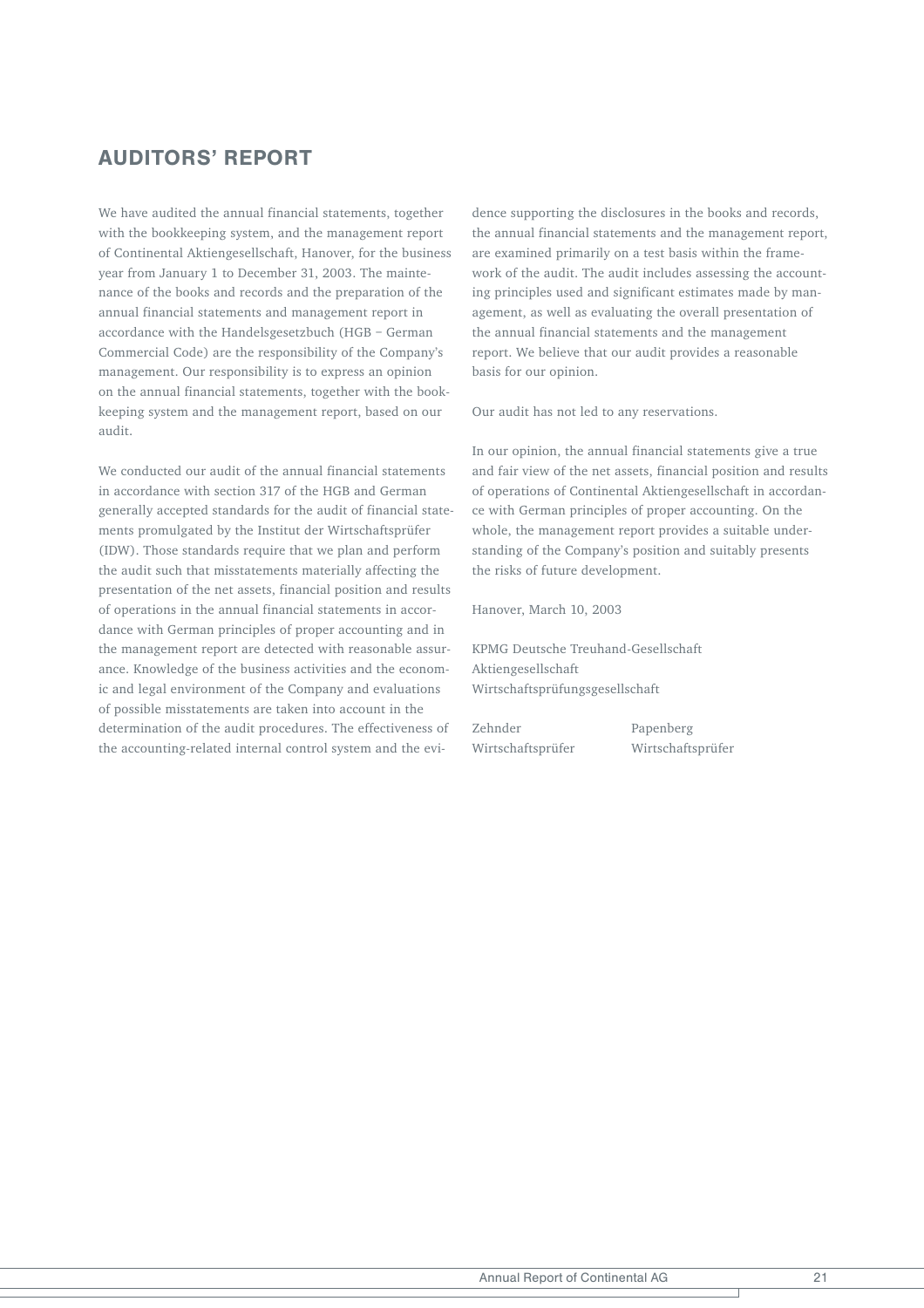## THE SUPERVISORY BOARD

### Members of the Supervisory Board of Continental AG

Memberships of other statutory Supervisory Boards and of comparable controlling bodies of companies in Germany and abroad in accordance with section 285 no. 10 of the *Handelsgesetzbuch* (HGB – German Commercial Code):

### Dr. Hubertus von Grünberg | Chairman Member of various Supervisory Boards

Allianz Versicherungs-AG, Munich, Germany | Deutsche Telekom AG, Bonn, Germany | MAN Aktiengesellschaft, Munich, Germany | SAI Automotive AG, Frankfurt/Main, Germany (until June 2003) | Schindler Holding AG, Hergiswil, Switzerland

#### Richard Köhler\* | Deputy Chairman

Chairman of the Corporate Employee Council, Deputy Chairman of the Employee Council for the Korbach Plant, and Chairman of the European Employee Council

Heidemarie Aschermann\* | Member of the Employee Council for the Northeim Plant

### Dr. h.c. Manfred Bodin | Chairman of the Executive Board, Norddeutsche Landesbank Girozentrale

Bankgesellschaft Berlin AG, Berlin, Germany | Berlin-Hannoversche Hypothekenbank AG, Hanover-Berlin, Germany | Bremer Landesbank Kreditanstalt Oldenburg – Girozentrale –, Bremen, Germany\*\* | CeWe Color Holding AG, Oldenburg, Germany | DekaBank Deutsche Kommunalbank, Frankfurt/Main, Germany | LBS Norddeutsche Landesbausparkasse Berlin-Hannover, Hanover/ Berlin, Germany\*\* (Chairman) | LHI Leasing GmbH, Munich, Germany (Chairman) | MHB Mitteleuropäische Handelsbank AG Deutsch-Polnische Bank, Frankfurt/Main Germany (Chairman) | Provinzial Lebensversicherung Hannover, Hanover, Germany | NORD/LB Luxembourg S.A., Luxembourg\*\* (Chairman) | Skandifinanz AG, Zurich, Switzerland\*\*

### Dr. Diethart Breipohl | Member of various Supervisory Boards

Allianz AG, Munich, Germany | Beiersdorf AG, Hamburg, Germany | KarstadtQuelle AG, Essen, Germany | KM Europa Metal AG, Osnabrück, Germany (Chairman) | mg technologies ag, Frankfurt/Main, Germany (until June 2003) |

Banco Popular Español, Madrid, Spain | BPI Banco Portugues de Investimento, Porto, Portugal | Crédit Lyonnais, Paris, France | EULER & Hermes, Paris, France | Les Assurances Générales de France (AGF), Paris, France

#### Prof. Dr.-Ing. E.h. Werner Breitschwerdt | Consultant

Dornier GmbH, Friedrichshafen, Germany (until April 2003) | Ed. Züblin AG, Stuttgart, Germany | MTU Motorenund Turbinen-Union Friedrichshafen GmbH, Friedrichshafen, Germany | DaimlerChrysler of South Africa (Pty.) Ltd., Pretoria, South Africa | Mercedes-Benz USA, Montvale, U.S.A.

Michael Deister\* | Deputy Chairman of the Employee Council for the Stöcken Plant

### Walter Flecken | Member of the Management Board, Region North of Deutsche Bank AG

(Member of the Supervisory Board until January 20, 2003)

### Dr. Michael Frenzel | Chairman of the Executive Board, TUI AG

AXA Konzern AG, Cologne, Germany | Deutsche Bahn AG, Berlin, Germany (Chairman) | E.ON Energie AG, Munich, Germany | Hapag-Lloyd AG, Hamburg, Germany\*\* (Chairman) | Hapag-Lloyd Flug GmbH, Hanover, Germany\*\* (Chairman) | ING BHF Bank AG, Frankfurt/ Main, Germany | ING BHF Holding AG, Frankfurt/Main, Germany | Norddeutsche Landesbank, Hanover, Germany | TUI Deutschland GmbH, Hanover, Germany\*\* (Chairman) | Volkswagen AG, Wolfsburg, Germany | Preussag North America, Inc., Greenwich, U.S.A.\*\* (Chairman)

### Prof. Dr.-Ing. E.h. Hans-Olaf Henkel | President of Wissenschaftsgemeinschaft Gottfried Wilhelm Leibniz

Bayer AG, Leverkusen, Germany | DaimlerChrysler Aerospace AG, Munich, Germany | Deutsche Industriebank AG (IKB), Düsseldorf, Germany | SMS AG, Düsseldorf, Germany | ETF, Massagno, Switzerland (until June 2003) | Orange SA, Paris, France | Ringier AG, Zofingen, Switzerland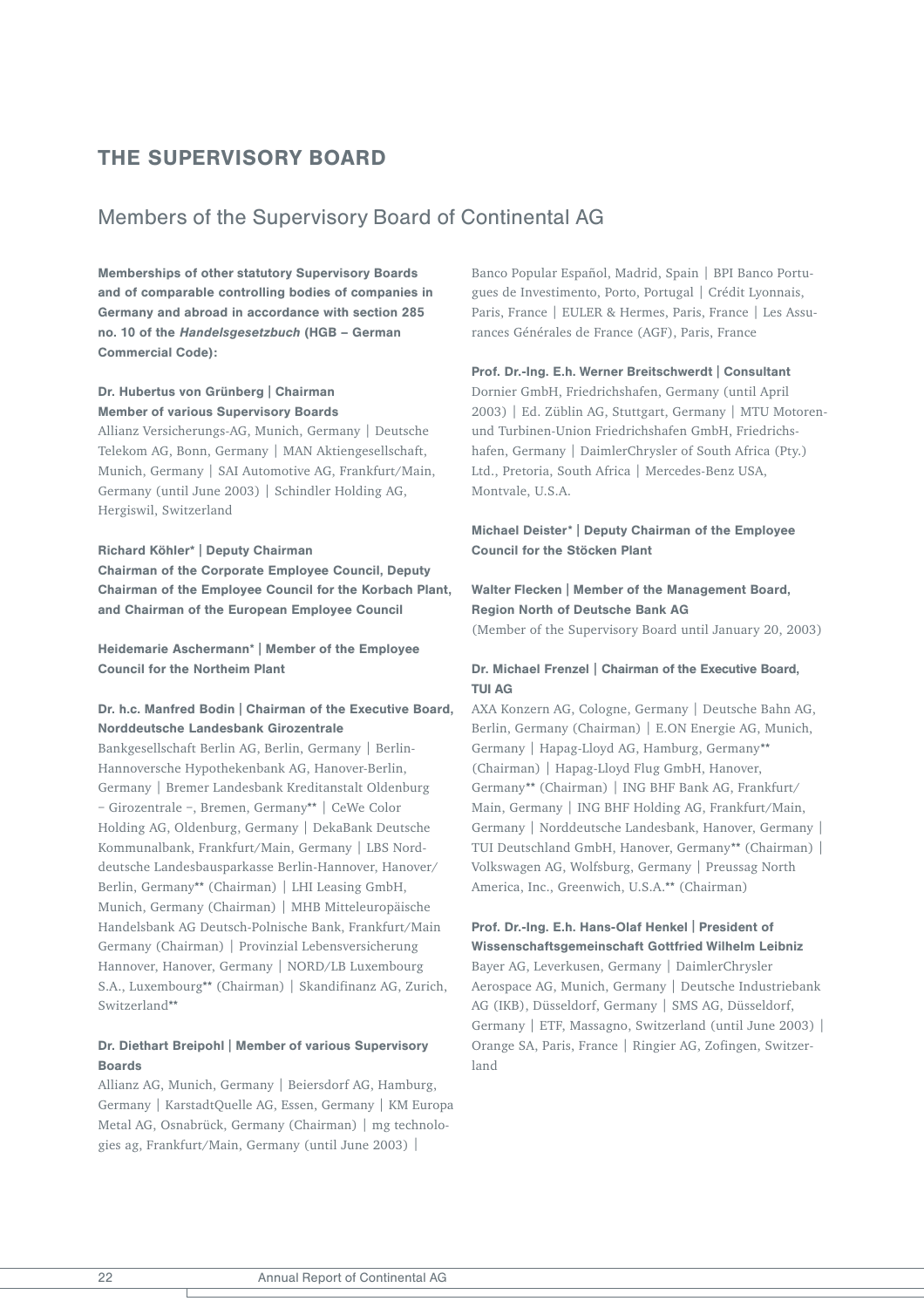#### Karl-Heinz Hilker\* | Electrician

Former Chairman of the Employee Council for the Vahrenwald Plant and Deputy Chairman of the Joint Employee Council

### H. Peter Hüttenmeister\* | Northern Region Manager, IG Bergbau, Chemie, Energie (Union of Mining, Chemical, and Energy Industries)

DuPont Performance Coatings GmbH & Co. KG., Wuppertal, Germany | Mitteldeutsche Sanierungs- und Entsorgungsgesellschaft GmbH (MDSE), Bitterfeld, Germany

### Gerhard Knuth\* | Chairman of the Joint Employee Council of Continental Teves AG & Co. oHG

Hartmut Meine\* | District Manager of IG Metall (Metalworkers' Union) for Lower Saxony and Saxony-Anhalt KM Europa Metal AG, Osnabrück, Germany

Werner Mierswa\* | Commercial Employee Former Chairman of the Joint Employee Council and of the Employee Council for Continental's Headquarters

### Jan P. Oosterveld | Member of the Group Management Committee of Royal Philips Electronics N.V.

AtosOrigin S.A., Paris, France (since January 2004) | LG.Philips LCD Co., Ltd., Seoul, Korea (Chairman) | LG.Philips Display Holding BV, Eindhoven, The Netherlands | Philips Venture Capital Fund B.V., Eindhoven, The Netherlands\*\* | Philips Electronics China B.V., Eindhoven, The Netherlands\*\* (Member of the Supervisory Board since January 22, 2003)

### Dr. Thorsten Reese\* | Head of Corporate Quality and the Environment

(Member of the Supervisory Board since March 3, 2003)

### Prof. Dr. Rainer Stark\* | Former Head of Quality and Environmental Projects

(Member of the Supervisory Board until February 28, 2003)

#### Fred G. Steingraber | Chairman Board Advisors, U.S.A. Retired Chairman and CEO, A.T. Kearney

John Hancock Financial Trends Fund, Boston, Massachusetts, U.S.A. | Maytag Corporation, Newton, Iowa, U.S.A. | 3i plc, London, UK

### Dirk Sumpf\* | Former Trade Union Secretary, IG Bergbau, Chemie, Energie (Union of Mining, Chemical, and Energy Industries)

(Member of the Supervisory Board until May 31, 2003)

#### Dr. Bernd W. Voss | Member of various Supervisory Boards

Allianz AG, Munich, Germany (until April 2003) | Allianz Lebensversicherungs-AG, Stuttgart, Germany (since April 2003) | Bankhaus Reuschel & Co., Munich, Germany (Chairman) | Dresdner Bank AG, Frankfurt/Main, Germany | E.ON AG, Düsseldorf, Germany (until April 2003) | KarstadtQuelle AG, Essen, Germany (until May 2003) | OSRAM GmbH, Munich, Germany (since January 2003) | Quelle AG, Fürth, Germany | TUI AG, Hanover, Germany | Wacker Chemie GmbH, Munich, Germany | ABB Ltd., Zurich, Switzerland

#### Dr. Ulrich Weiss | Member of various Supervisory Boards

ABB AG, Mannheim, Germany (until March 2003) | BEGO Medical AG, Bremen, Germany | Heidelberger Zement AG, Heidelberg, Germany | O&K Orenstein & Koppel AG, Berlin, Germany (Chairman) (until March 2003) | Südzucker AG, Mannheim, Germany (until July 2003) | Benetton Group S.p.A., Ponzano, Treviso, Italy | Ducati Motor Holding S.p.A., Bologna, Italy | Piaggio Holding S.p.A., Pontedera, Italy (until October 2003)

### Dieter Weniger\* | Trade Union Secretary IG Bergbau, Chemie, Energie (Union of Mining, Chemical, and Energy Industries)

(Member of the Supervisory Board since June 3, 2003)

Members of the Supervisory Board Committees | 1. Chairman's Committee, and Mediation Committee required under section 27 (3) of the *Mitbestimmungsgesetz* (MitbestG – German Co-determination Act) Dr. Hubertus von Grünberg, Chairman of the Chairman's Committee Richard Köhler H. Peter Hüttenmeister Dr. Ulrich Weiss

#### 2. Audit Committee

Dr. Bernd W. Voss, Chairman Michael Deister Dr. Hubertus von Grünberg Richard Köhler

- \* Employee representative
- \*\* Consolidated companies pursuant to section 100 (2) of the *Aktiengesetz* (AktG – German Stock Corporation Act)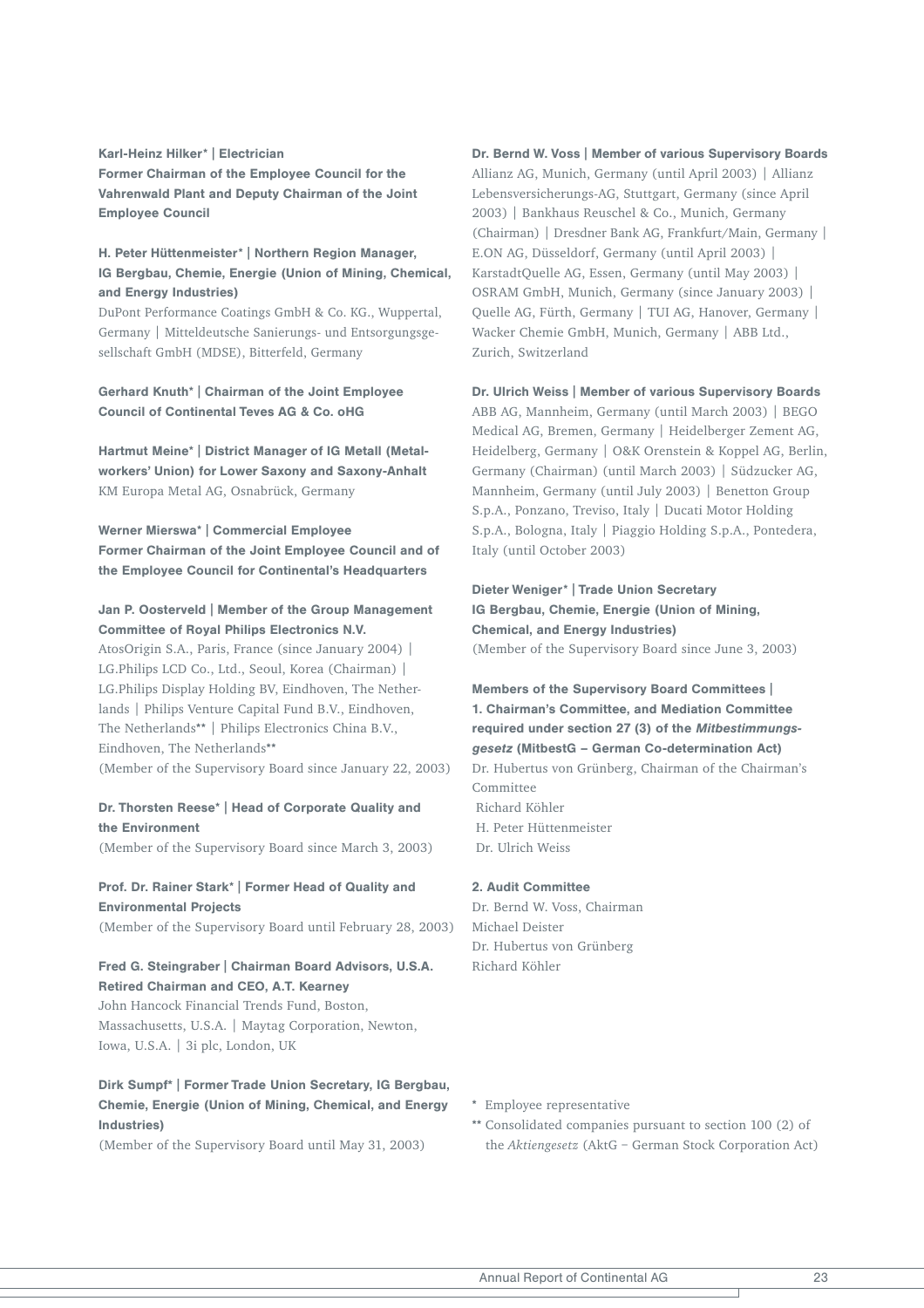## THE EXECUTIVE BOARD

### Members of the Executive Board of Continental AG

List of the positions held by current and former Executive Board members on statutory Supervisory Boards and on comparable controlling bodies of companies in Germany and abroad in accordance with section 285 no. 10 of the *Handelsgesetzbuch* (HGB – German Commercial Code):

### Manfred Wennemer | Chairman **ContiTech**

### Passenger and Light Truck Tires (until January 31, 2003) Human Resources, Director of Labor Relations (until June 30, 2003)

Frankfurter Versicherungs-Aktiengesellschaft, Frankfurt/ Main, Germany | Benecke-Kaliko AG, Hanover, Germany\* (Chairman) | Continental Teves, Inc., Wilmington, U.S.A.\* | Continental Tire North America, Inc., Charlotte, U.S.A.\* | ContiTech AGES SpA, Santena, Italy\* (President) | ContiTech Antriebssysteme GmbH, Hanover, Germany\* | ContiTech North America, Inc., Wilmington, U.S.A.\* | ContiTech Schlauch GmbH, Hanover, Germany\* | ContiTech Techno-Chemie GmbH, Karben, Germany\* | ContiTech Transportbandsysteme GmbH, Hanover, Germany\* | ContiTech Vibration Control GmbH, Hanover, Germany\* | Conti Temic microelectronic GmbH, Nuremberg, Germany\* | Temic Automotive of North America, Inc., Auburn Hills, U.S.A.\*

### Dr. Wolfgang Ziebart | Deputy Chairman Continental Automotive Systems

SupplyOn AG, Gerlingen-Schillerhöhe, Germany | Continental Teves, Inc., Wilmington, U.S.A.\* | Conti Temic microelectronic GmbH, Nuremberg, Germany\* (Chairman) | Temic Automotive of North America, Inc., Auburn Hills, U.S.A.\*

#### Dr. Alan Hippe | Finance, Controlling and Law

Hamburg-Mannheimer Versicherungs-AG, Hamburg Germany (since November 2003) | Hamburg-Mannheimer Sachversicherungs-AG, Hamburg, Germany (since November 2003) | Continental Automotive, Inc., Wilmington, U.S.A.\* | Continental Rubber of America, Corp., Wilmington, U.S.A.\* | Continental Teves, Inc., Wilmington, U.S.A.\* | Continental Tire North America, Inc., Charlotte, U.S.A.\* | ContiTech North America, Inc., Wilmington, U.S.A.\* | Temic Automotive of North America, Inc., Auburn Hills, U.S.A.\*

### Martien de Louw | Passenger and Light Truck Tires (since February 1, 2003)

CG Tire, Inc., Charlotte, North Carolina, U.S.A.\* | CGT Referral Resources, Inc., Charlotte, North Carolina, U.S.A.\* | Compañía Hulera Euzkadi, S.A. de C.V., México D.F., Mexico\* | Continental Automotive, Inc., Wilmington, Delaware, U.S.A.\* | Continental Automotive Licensing Corp., Charlotte, North Carolina, U.S.A.\* | Continental Llantera Potosina, S.A. de C.V., México D.F., Mexico\* | Continental Products Corporation, Charlotte, North Carolina, U.S.A.\* | Continental Tire de México, S.A. de C.V., México D.F., Mexico\* | Continental Tire North America, Inc., Charlotte, North Carolina, U.S.A.\* | Continental Tire Servicios, S.A. de C.V., México D.F., Mexico\* | CTNA Holding Corp., Charlotte, North Carolina, U.S.A.\* | Dynagen, Inc., Charlotte, North Carolina, U.S.A.\* | Englewood Services, Inc., Charlotte, North Carolina, U.S.A.\* | General Tire de México, S.A. de C.V., México D.F., Mexico\* | General Tire International Company, Charlotte, North Carolina, U.S.A.\* | Temic Automotive of North America, Inc., Auburn Hills, Michigan, U.S.A.\* | The Continental General Tire Foundation, Charlotte, North Carolina, U.S.A.\*

(all since February 2003)

### Dr. Hans-Joachim Nikolin | Commercial Vehicle Tires, Corporate Quality and the Environment

TÜV Nord-Gruppe, Hamburg, Germany | Continental Sime Tyre Sdn. Bhd., Petaling Jaya, Malaysia\* (since October 2003) | Continental Tire North America, Inc., Charlotte, U.S.A.\* | Continental Tyre South Africa (PTY) Limited, Port Elizabeth, South Africa\* | Drahtcord Saar GmbH & Co. KG, Merzig, Germany | KG Deutsche Gasrußwerke GmbH & Co., Dortmund, Germany\* | Semperit Reifen Gesellschaft m.b.H., Traiskirchen, Austria\* (Chairman)

Thomas Sattelberger | Human Resources, Director of Labor Relations (since July 1, 2003)

Manager with General Powers of Attorney

### Werner P. Paschke | Controlling and Accounting (until May 31, 2003)

\* Consolidated companies pursuant to section 100 (2) of the *Aktiengesetz* (AktG – German Stock Corporation Act)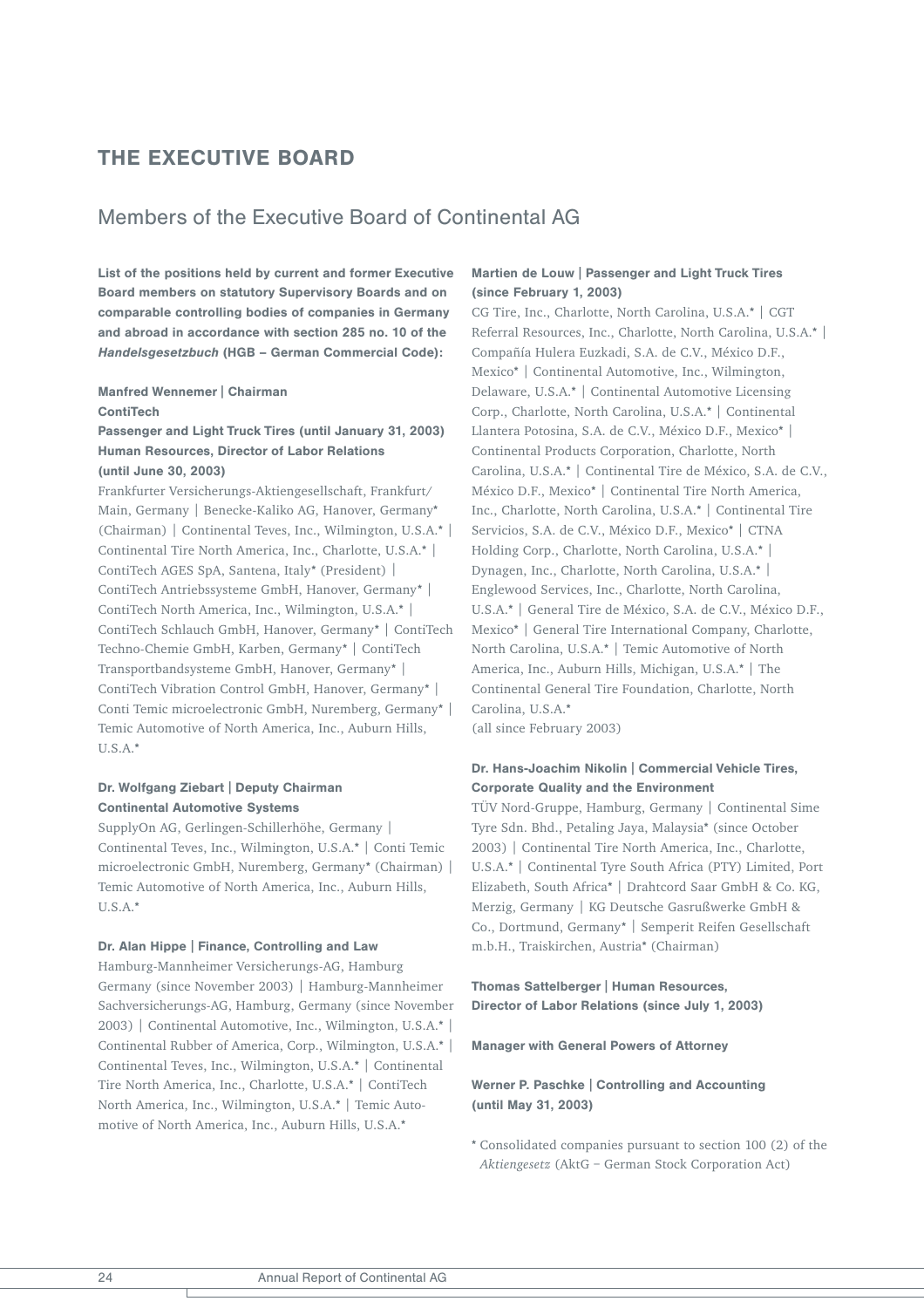## FINANCIAL CALENDAR

| 2004                                    |            |
|-----------------------------------------|------------|
| Financials press conference             | March 30   |
| Analyst conference                      | March 30   |
| Interim report as of March 31, 2004     | May 4      |
| Annual Shareholders' Meeting            | May 14     |
| Interim report as of June 30, 2004      | August 2   |
| Interim report as of September 30, 2004 | November 3 |

| ٧ | $\sim$ | $-$ |  |
|---|--------|-----|--|
|   |        |     |  |

| Financials press conference             | March   |
|-----------------------------------------|---------|
| Analyst conference                      | March   |
| Interim report as of March 31, 2005     | May     |
| Annual Shareholders' Meeting            | May 12  |
| Interim report as of June 30, 2005      | July    |
| Interim report as of September 30, 2005 | October |
|                                         |         |

This Annual Report is also published in German.

The full Annual Report of Continental Corporation is available in German and English.

If you wish to receive copies of any of these reports, please contact:

Continental Aktiengesellschaft Corporate Communications Fax: +49 511 938 -1055 E-mail: prkonzern@conti.de